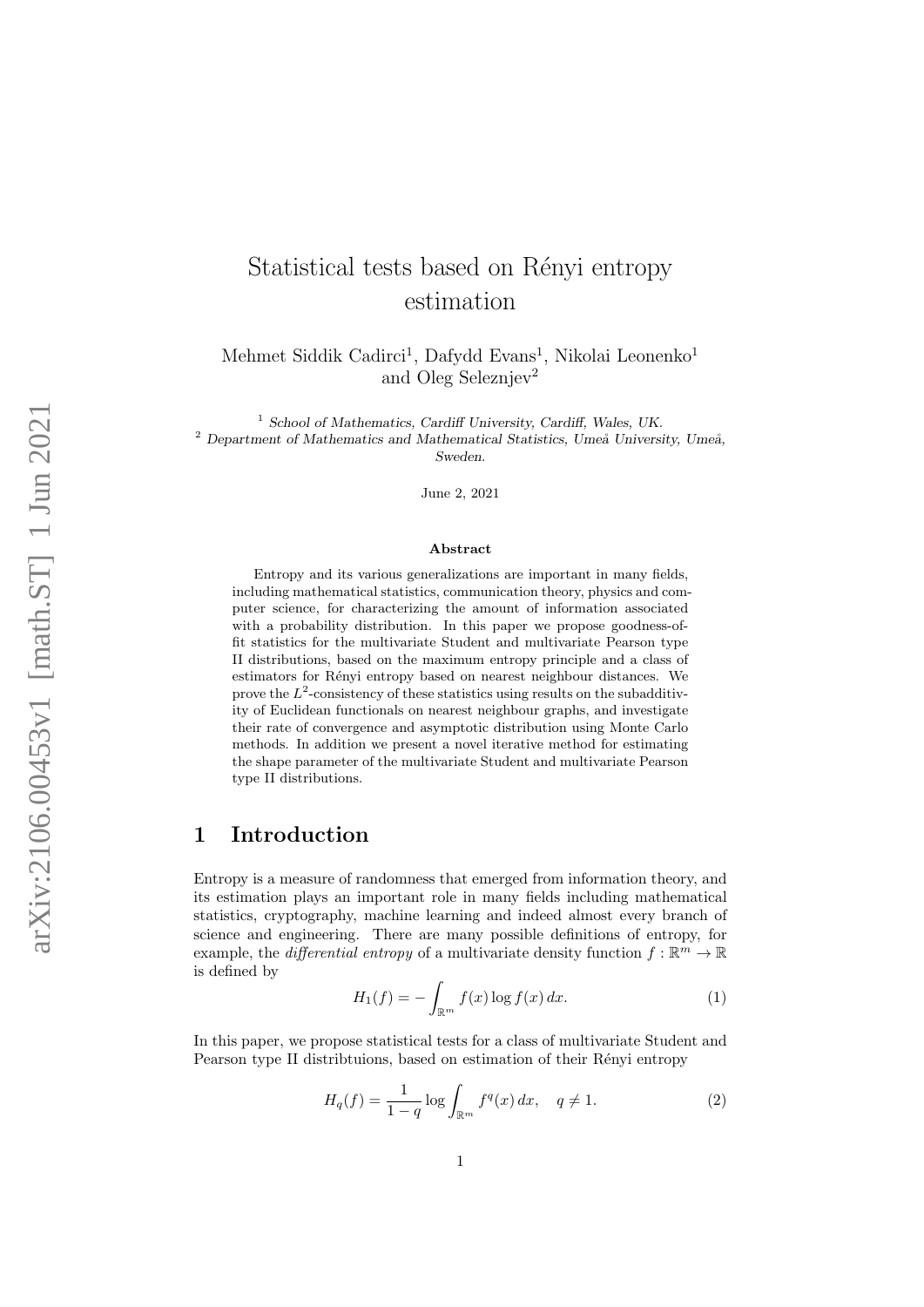Estimation of Rényi entropy for absolutely continuous multivariate distributions has been considered by many authors, including [\[15\]](#page-12-0), [\[10\]](#page-12-1), [\[7\]](#page-12-2), [\[17\]](#page-13-0), [\[16\]](#page-13-1), [\[21\]](#page-13-2),  $[5]$ ,  $[9]$ ,  $[2]$ , and  $[1]$ . The quadratic Rényi entropy was investigated by  $[18]$ . An entropy-based goodness-of-fit test for generalized Gaussian distributions is presented by [\[3\]](#page-12-7). A recent application to image processing can be found in [\[6\]](#page-12-8).

The remainder of this paper is organized as follows. In Section [2,](#page-1-0) we present maximum entropy principles for Rényi entropy. In Section [3,](#page-4-0) we provide nearest-neighbour estimators for Rényi entropy. In Section [4,](#page-8-0) we propose statistical tests for the multivariate Student and Pearson II distributions. In Section [5,](#page-9-0) we report the results of numerical experiments.

# <span id="page-1-0"></span>2 Maximum entropy principles

Let  $X \in \mathbb{R}^m$  be a random vector that has a density function  $f(x)$  with respect to Lebesgue measure on  $\mathbb{R}^m$ , and let  $S = \{x \in \mathbb{R}^m : f(x) > 0\}$  be the support of the distribution. The Rényi entropy of order  $q \in (0, 1) \cup (1, \infty)$  of the distribution is

$$
H_q(f) = \frac{1}{1-q} \log \int_S f^q(x) \, dx,\tag{3}
$$

which is continuous and non-increasing in  $q$ . If the support has finite Lebesgue measure  $|S|$ , then

$$
\lim_{q \to 0} H_q(f) = \log |S|,
$$

otherwise  $H_q(f) \to \infty$  as  $q \to 0$ . Note also that

$$
\lim_{q \to 1} H_q(f) = H_1(f) = -\int_S f(x) \log f(x) \, dx.
$$

Let  $a \in \mathbb{R}^m$  and let  $\Sigma$  be a symmetric positive definite  $m \times m$  matrix. The multivariate Gaussian distribution  $N_m(a,\Sigma)$  on  $\mathbb{R}^m$  has density function

$$
f_{a,\Sigma}^G(x) = (2\pi)^{-m/2} |\Sigma|^{-1/2} \exp\left(-\frac{1}{2}(x-a)' \Sigma^{-1}(x-a)\right).
$$

For  $X \sim N_m(a, \Sigma)$ , we have  $a = \mathbb{E}(X)$  and  $\Sigma = \text{Cov}(X)$ , where  $\text{Cov}(X) =$  $\mathbb{E}[(X-a)(X-a)^t]$  is the covariance matrix of the distribution.

For  $\nu > 0$ , the multivariate Student distribution  $T_m(a, \Sigma, \nu)$  on  $\mathbb{R}^m$  has density function

$$
f_{a,\Sigma,\nu}^{S}(x) = c_{S} |\Sigma|^{-1/2} \left( 1 + \frac{1}{\nu} (x - a)' \Sigma^{-1} (x - a) \right)^{-\frac{\nu + m}{2}}
$$
  
where  $c_{S}(m, \nu) = \frac{\Gamma[(\nu + m)/2]}{(\pi \nu)^{m/2} \Gamma(\nu/2)}$ . (4)

For  $X \sim T_m(a, \Sigma, \nu)$  we have  $a = \mathbb{E}(X)$  when  $\nu > 1$  and  $\Sigma = (1 - 2/\nu)Cov(X)$ when  $\nu > 2$ , see [\[13\]](#page-12-9). It is known that  $f_{a,\Sigma,\nu}^S(x) \to f_{a,\Sigma}^G(x)$  as  $\nu \to \infty$ .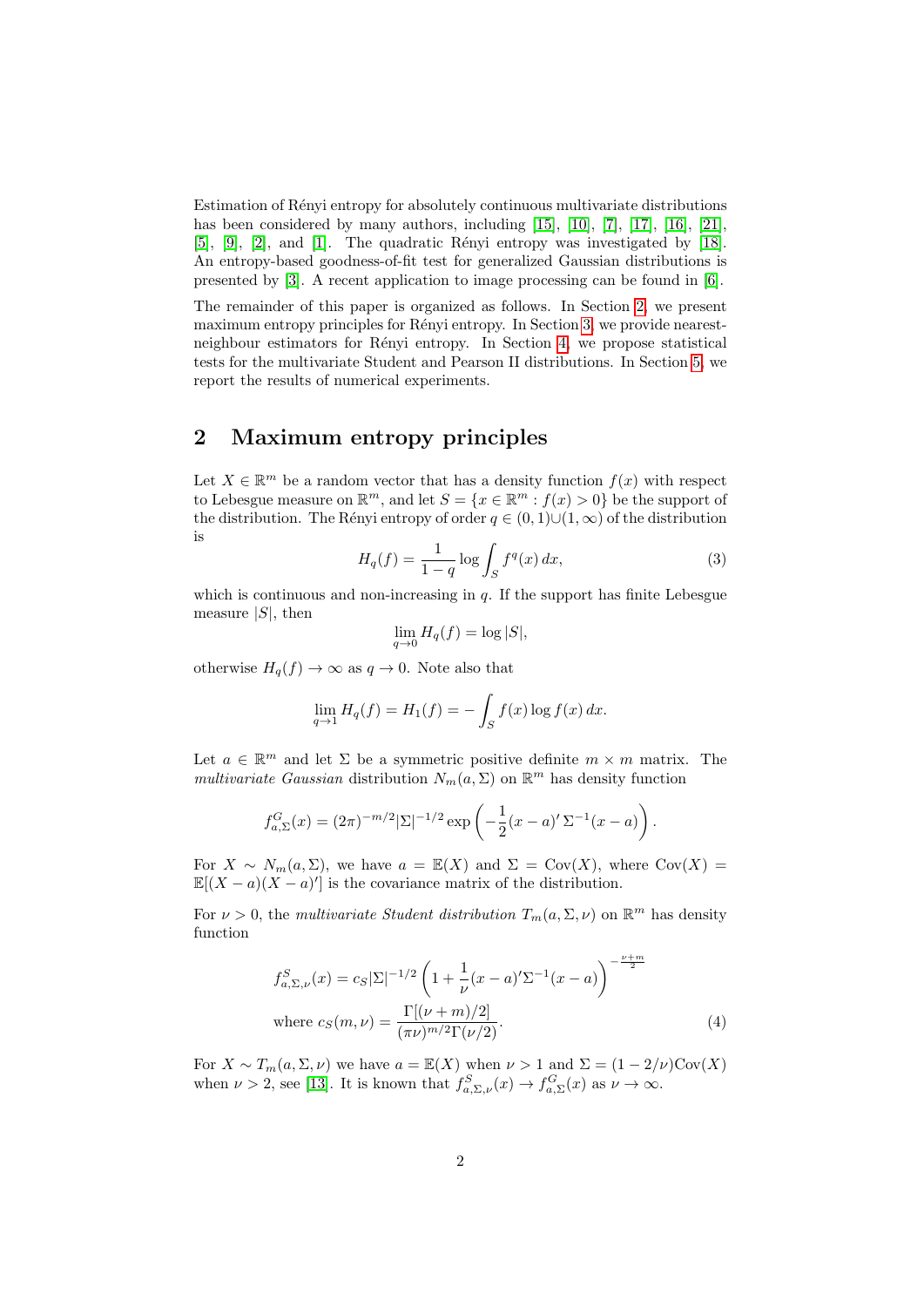For  $\gamma > 0$ , the multivariate Pearson Type II distribution  $P_m(a, \Sigma, \gamma)$  on  $\mathbb{R}^m$ , also known as the Barenblatt distribution, has density function

$$
f_{a,\Sigma,\gamma}^P(x) = c_P |\Sigma|^{-1/2} \left[ 1 - (x - a)'\Sigma^{-1}(x - a) \right]_+^{\gamma}
$$
  
where  $t_+ = \max\{t, 0\}$  and  $c_P(m, \gamma) = \frac{\Gamma(m/2 + \gamma + 1)}{\pi^{m/2} \Gamma(\gamma + 1)}$ . (5)

For  $X \sim P_m(a, \Sigma, \gamma)$  we have  $a = \mathbb{E}(X)$  and  $\Sigma = (m + 2\gamma + 2)Cov(X)$ . It is known that  $f_{a,\Sigma,\gamma}^P(x) \to f_{a,\Sigma}^G(x)$  as  $\gamma \to \infty$ .

**Remark 1.** If the covariance matrix  $C$  is diagonal, the Pearson Type II distribution belongs to the class of time-dependent distributions

$$
u(x,t) = c(\beta, \gamma)t^{-\alpha m} \left(1 - \left(\frac{\|x\|}{ct^{\alpha}}\right)^{\beta}\right)_{+}^{\gamma}
$$

with  $c > 0$ , supp $\{u(x,t)\} = \{x \in \mathbb{R}^m : ||x|| \le ct^{\alpha}\}\$ and

$$
c(\beta,\gamma)=\beta\Gamma\left(\frac{m}{2}\right)/\left[2c^m\pi^{\frac{m}{2}}B\left(\frac{m}{\beta},\gamma+1\right)\right],
$$

which are known as *Barenblatt solutions* of the source-type non-linear diffusion equations  $u'_t = \Delta(u^q)$ , where  $q > 1$ ,  $\Delta$  is the Laplacian and  $\gamma = 1/(q-1)$ . For details, see [\[8\]](#page-12-10), [\[24\]](#page-13-4) and [\[11\]](#page-12-11).

### 2.1 Rényi entropy

The Rényi entropy of the multivariate Gaussian distribution  $N_m(a, \Sigma)$  is

$$
H_q(f_{a,\Sigma}^G) = \log \left[ (2\pi)^{m/2} |\Sigma|^{1/2} \right] - \frac{m}{2(1-q)} \log q
$$
  
=  $H_1(f_{a,\Sigma}^G) - \frac{m}{2} \left( 1 + \frac{\log q}{1-q} \right)$ 

where  $H_1(f_{a,\Sigma}^G) = \log \left[ (2\pi e)^{m/2} |\Sigma|^{1/2} \right]$  is the differential entropy of  $N_m(a,\Sigma)$ . From [\[26\]](#page-13-5), the Rényi entropy of the multivariate Student distribution  $T_m(a, \Sigma, \nu)$ is

<span id="page-2-0"></span>
$$
H_q(f_{a,\Sigma,\nu}^S) = \frac{1}{2}\log|\Sigma| + c'_S(m,q,\nu)
$$
 (6)

where

$$
c'_{S}(m,q,\nu) = \frac{1}{1-q} \log \left( \frac{B\left(q\left(\frac{\nu+m}{2}\right) - \frac{m}{2}, \frac{m}{2}\right)}{B\left(\frac{\nu}{2}, \frac{m}{2}\right)^{q}} \right) + \frac{m}{2} \log(\pi \nu) - \log \Gamma\left(\frac{m}{2}\right).
$$

Likewise the Rényi entropy of the multivariate Pearson Type II distribution  $P_m(a,\Sigma,\gamma)$  is

<span id="page-2-1"></span>
$$
H_q(f_{a,\Sigma,\gamma}^P) = \frac{1}{2}\log|\Sigma| + c_P'(m,q,\gamma),\tag{7}
$$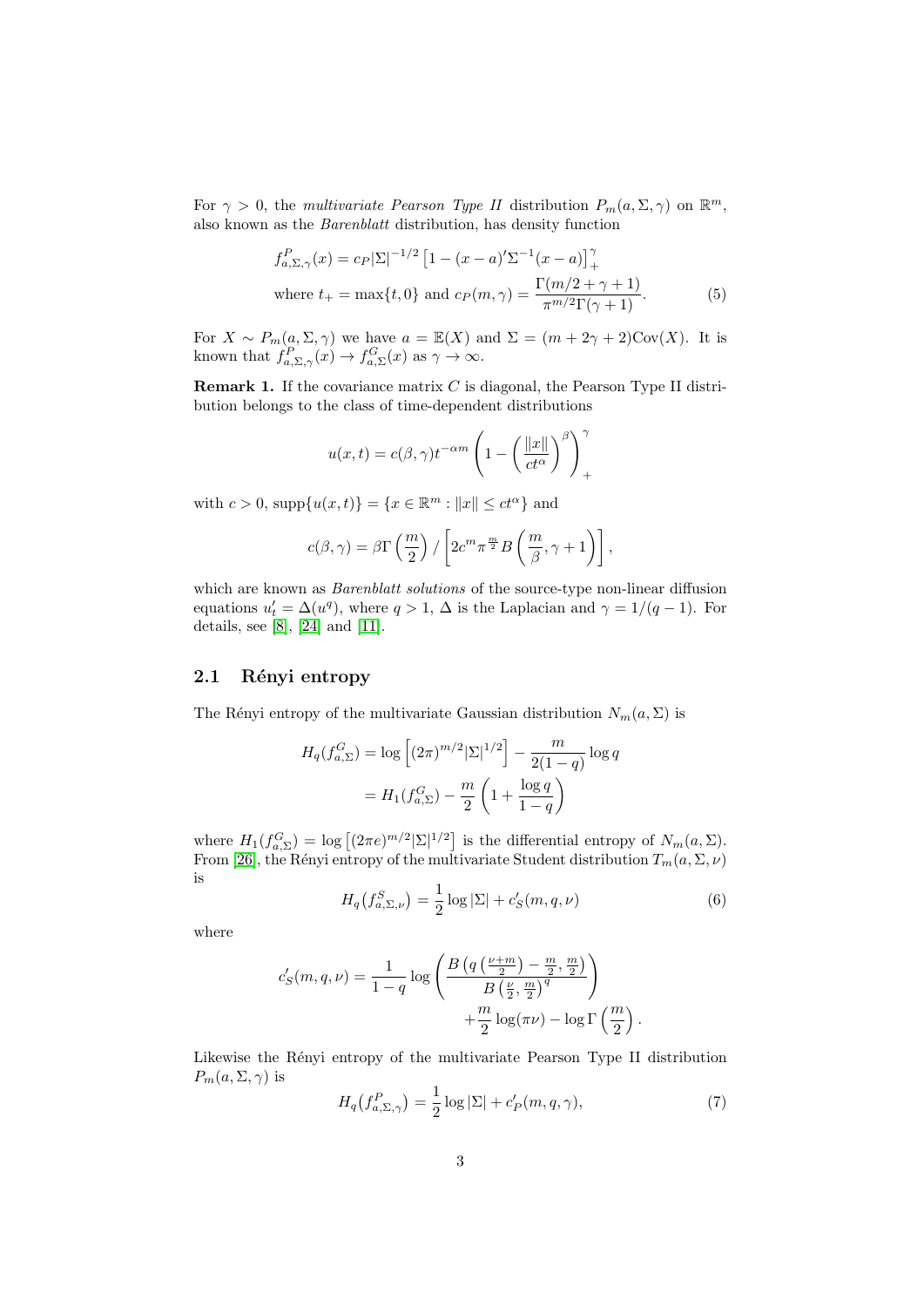where

$$
c'_{P}(m,q,\gamma) = \frac{1}{1-q} \log \left( \frac{B\left(q\gamma+1,\frac{m}{2}\right)}{B\left(\gamma+1,\frac{m}{2}\right)^{q}} \right) + \frac{m}{2} \log(\pi) - \log \Gamma\left(\frac{m}{2}\right).
$$

### 2.2 Maximum entropy principle

**Definition 2.** Let  $\mathcal{K}$  be the class of density functions supported on  $\mathbb{R}^m$  and subject to the constraints

$$
\int_{\mathbb{R}^m} x f(x) dx = a \text{ and } \int_{\mathbb{R}^m} (x - a)(x - a)' f(x) dx = C
$$

where  $a \in \mathbb{R}^m$  and C is a symmetric and positive definite  $m \times m$  matrix.

It is well-known that the differential entropy  $H_1$  is uniquely maximized by the multivariate normal distribution  $N_m(a, \Sigma)$ , that is

$$
H_1(f) \le H_1(f_{a,\Sigma}^G) = \log \left[ (2\pi e)^{m/2} |\Sigma|^{1/2} \right]
$$

with equality if and only if  $f = f_{a,\Sigma}^G$  almost everywhere. The following result is discussed by  $[14]$ ,  $[19]$ ,  $[12]$ , and  $[13]$  among others.

Theorem 3 (Maximum Rényi entropy).

(1) For  $m/(m+2) < q < 1$ ,  $H_q(f)$  is uniquely maximized over K by the multivariate Student distribution  $T_m(a, \Sigma, \nu)$  with  $\nu = 1/(1 - q) - m$  and  $\Sigma =$  $(1 - 2/\nu)C$ .

(2) For  $q > 1$ ,  $H_q(f)$  is uniquely maximized over K by the multivariate Pearson Type II distribution  $P_m(a, \Sigma, \gamma)$  with  $\gamma = 1/(q-1)$  and  $\Sigma = (2\gamma + m + 2)C$ .

Applying [\(6\)](#page-2-0) and [\(7\)](#page-2-1) yields the following.

#### Corollary 4.

(1) For  $m/(m+2) < q < 1$  the maximum value of  $H_q$  is

$$
H_q^{\max} = \frac{1}{2} \log |\Sigma| + c'_S(m, q, \nu)
$$

with  $\nu = 1/(1 - q) - m$  and  $\Sigma = (1 - 2/\nu)C$ .

(2) For  $q > 1$  the maximum value of  $H_q$  is

$$
H_q^{\max} = \frac{1}{2}\log|\Sigma| + c_B'(m, q, \gamma)
$$

with  $\gamma = 1/(q-1)$  and  $\Sigma = (2\gamma + m + 2)C$ .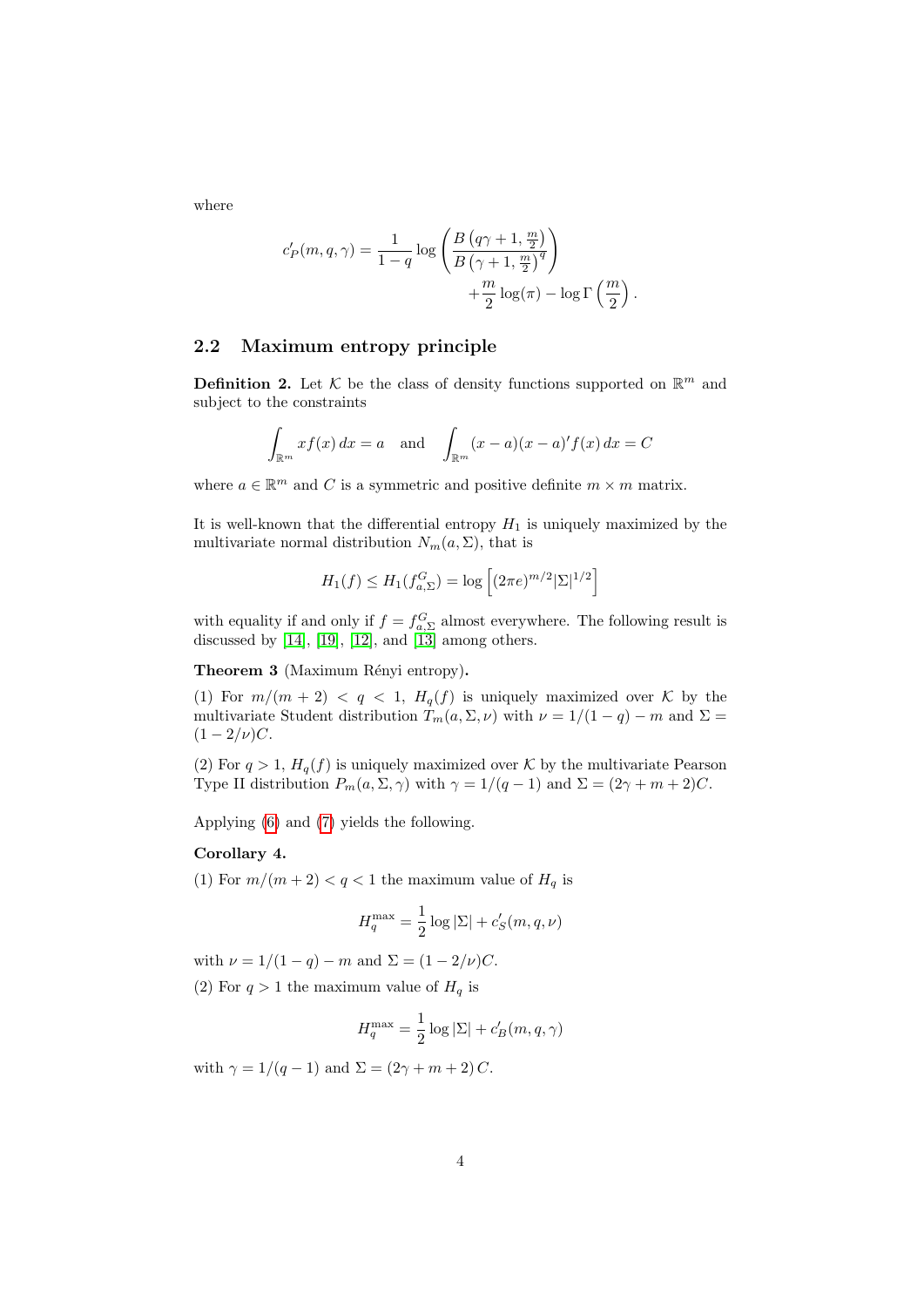# <span id="page-4-0"></span>3 Statistical estimation of Rényi entropy

We state some known results on the statistical estimation of Rényi entropy due to  $[17]$ , and  $[21]$ . Extensions of these results can be found in  $[20]$ ,  $[1]$ ,  $[5]$ ,  $[2]$ , and [\[9\]](#page-12-4). Let  $X \in \mathbb{R}^m$  be a random vector with density function f, and let  $G_q(f)$ denote the expected value of  $f^{q-1}(X)$ ,

$$
G_q(f) = \mathbb{E}\left[f^{q-1}(X)\right] = \int_{\mathbb{R}^m} f^q(x) \, dx
$$

so that  $H_q(f) = \frac{1}{1-q} \log G_q(f)$ .

Let  $X_1, X_2, \ldots, X_N$  be independent random vectors from the distribution of X, and for  $k \in \mathbb{N}$  with  $k < N$ , let  $\rho_{i,k,N}$  denote the k-nearest neighbour distance of  $X_i$  among the points  $X_1, X_2, \ldots, X_N$ , defined to be the kth order statistic of the  $N-1$  distances  $||X_i - X_j||$  with  $j \neq i$ ,

$$
\rho_{i,1,N} \leq \rho_{i,2,N} \leq \cdots \leq \rho_{i,N-1,N}.
$$

We estimate the expectation  $G_q(f) = \mathbb{E}(f^{q-1})$  by the sample mean

$$
\hat{G}_{k,N,q} = \frac{1}{N} \sum_{i=1}^{N} (\zeta_{i,k,N})^{1-q},
$$

where

$$
\zeta_{i,k,N} = (N-1)C_k V_m \rho_{i,k,N}^m \quad \text{with} \quad C_k = \left[\frac{\Gamma(k)}{\Gamma(k+1-q)}\right]^{\frac{1}{1-q}}
$$

and  $V_m = \frac{\pi^{\frac{m}{2}}}{\Gamma(m)}$  $\frac{\pi^{\frac{m}{2}}}{\Gamma(\frac{m}{2}+1)}$  is the volume of the unit ball in  $\mathbb{R}^m$ . **Definition 5.** For  $r > 0$ , the *r*-moment of a density function f is

$$
M_r(f) = \mathbb{E}(\|X\|^r) = \int_{\mathbb{R}^m} \|x\|^r f(x) \, dx,
$$

and the critical moment of f is

$$
r_c(f) = \sup\{r > 0 : M_r(f) < \infty\}
$$

so that  $M_r(f) < \infty$  if and only if  $r < r_c(f)$ .

<span id="page-4-2"></span>The following result was stated without proof in [\[16\]](#page-13-1): here we present the proof. **Theorem 6.** Let  $0 < q < 1$  and  $k \ge 1$  be fixed.

1. If  $G_q(f) < \infty$  and

<span id="page-4-1"></span>
$$
r_c(f) > \frac{m(1-q)}{q},\tag{8}
$$

then 
$$
\mathbb{E}\left[\hat{G}_{k,N,q}\right] \to G_q(f)
$$
 as  $N \to \infty$ . (9)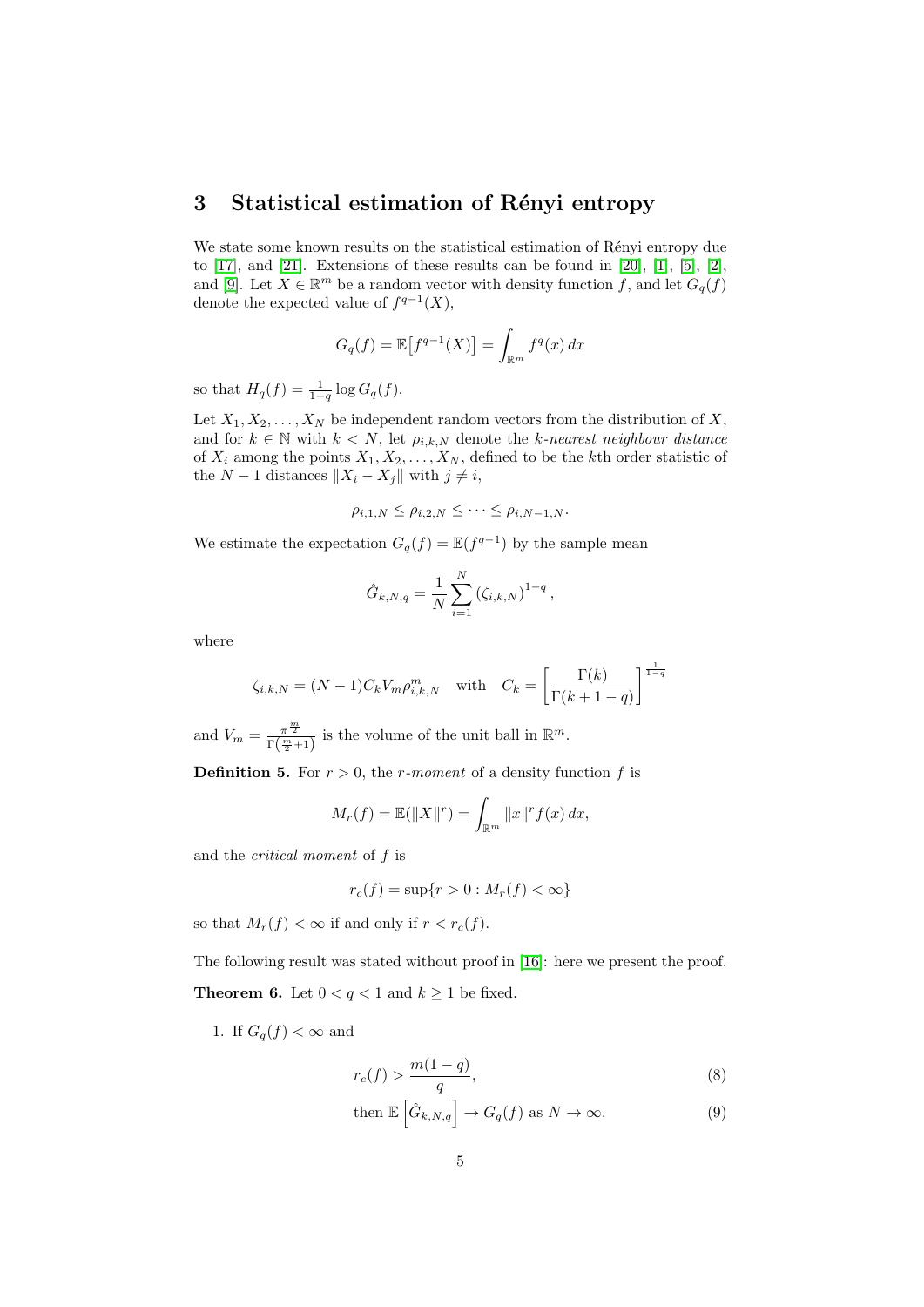2. If  $G_q(f) < \infty, q > \frac{1}{2}$  and

$$
r_c(f) > \frac{2m(1-q)}{2q-1},\tag{10}
$$

<span id="page-5-0"></span>then 
$$
\mathbb{E}\left[\hat{G}_{k,N,q} - G_q(f)\right]^2 \to 0
$$
 as  $N \to \infty$ . (11)

**Remark 7.** If  $G_q(f) < \infty$  for  $q \in \left(1, \frac{k+1}{2}\right)$  then by [\[17\]](#page-13-0),

$$
\mathbb{E}\left[\hat{G}_{k,N,q}\right] \to G_q(f) \text{ and } \mathbb{E}\left[\hat{G}_{k,N,q} - G_q(f)\right]^2 \to 0 \text{ as } N \to \infty.
$$

**Remark 8.** If  $G_q(f) < \infty$  for  $q \in (0,1)$  and  $f(x) = O(||x||^{-\beta})$  as  $||x|| \to \infty$  for some  $\beta > m$ , then  $r_c(f) = \beta - m$  and condition [\(8\)](#page-4-1) is automatically satisfied: see [\[21\]](#page-13-2) for a discussion, and counterexamples showing that conditions [\(8\)](#page-4-1) and [\(10\)](#page-5-0) cannot be omitted in general.

Proof of Theorem [6.](#page-4-2) Let us write

$$
\hat{G}_{k,N,q} = \frac{1}{N} \sum_{i=1}^{N} \left[ (N-1)^{1/m} (C_k V_k)^{1/m} \rho_{i,k,N} \right]^{(1-q)m}.
$$

We show that the method proposed by [\[22\]](#page-13-8) for  $k = 1$  in fact works for any fixed  $k \geq 1$ . By Theorem 2.1 of [\[22\]](#page-13-8), the uniform integrability condition

<span id="page-5-1"></span>
$$
\sup_{N} \mathbb{E}\left[\left\{((N-1)(C_k V_k)\rho_{i,k,N-1}^m\right\}^{(1-q)p}\right] < \infty \tag{12}
$$

for some  $p > 1$  (statement 1) or some  $p > 2$  (statement 2) ensures the  $L_p$ convergence of  $\hat{G}_{k,N,q}$  to  $I_q$  as  $N \to \infty$ . Because we only need to obtain a bound on left-hand side of [\(12\)](#page-5-1), we can use results on the subadditivity of Euclidean functionals defined on the nearest-neighbors graph [\[25\]](#page-13-9). We use the following result (Lemma 3.3) from [\[21\]](#page-13-2), see also [\[25,](#page-13-9) p.85].

<span id="page-5-3"></span>**Lemma 9.** Let  $0 < s < m$ . If  $r_c(f) > \frac{ms}{m-s}$ , then

$$
\sum_{j=1}^{\infty} 2^{js} \left[ P(A_j) \right]^{\frac{m-s}{m}} < \infty \quad \text{where} \quad P(A_j) = \int_{A_j} f(x) \, dx
$$
\n
$$
\text{and } A_j = \mathcal{B}(0, 2^{j+1}) \setminus \mathcal{B}(0, 2^j) \text{ for } j = 1, 2, \dots
$$

with  $\mathcal{B}(0, R) = \{x \in \mathbb{R}^m : ||x|| \le R\}$  and  $A_0 = \mathcal{B}(0, 2)$ .

We continue the proof of Theorem [6.](#page-4-2) Let  $b = (1 - q)mp$ , and note that we can always choose p to ensure that  $0 < 1 - b/m < 1$ . By exchangeability,

<span id="page-5-2"></span>
$$
\mathbb{E}\left[(N-1)^{1/m}(C_k V_m)^{1/m}\rho_{i,k,N-1}\right]^b
$$
\n
$$
= \mathbb{E}\left(\frac{1}{N}\sum_{i=1}^N \left[(N-1)^{1/m}(C_k V_m)^{1/m}\rho_{i,k,N-1}\right]^b\right)
$$
\n
$$
= \frac{(N-1)^{b/m}}{N}(C_k V_m)^{b/m} \mathbb{E}\left(\sum_{i=1}^N \rho_{i,k,N-1}^b\right)
$$
\n
$$
\leq (C_k V_m)^{b/m}(N-1)^{b/m-1} \mathbb{E}(L_k^b(\mathcal{X}_N)),
$$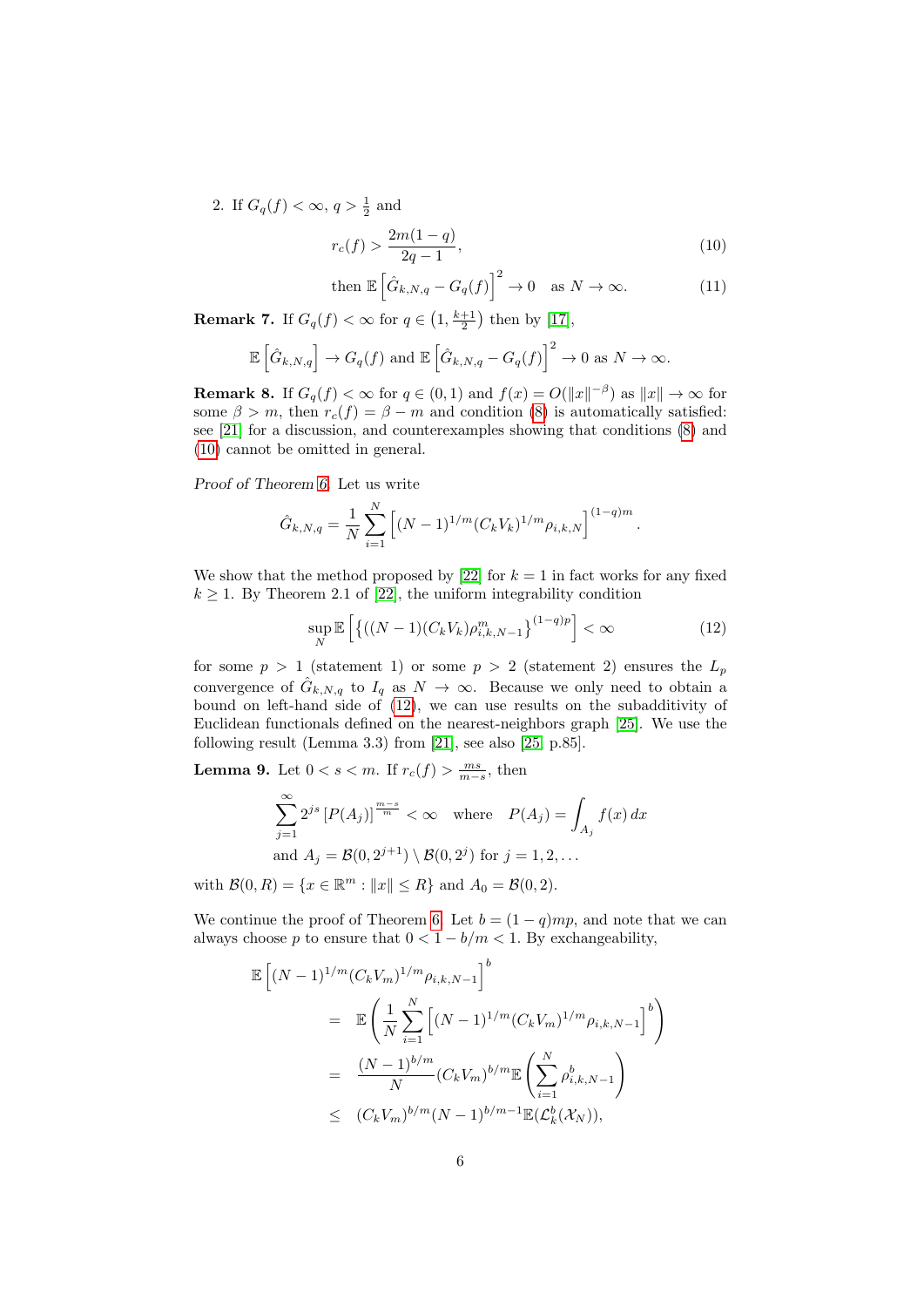where  $X_N = \{X_1, X_2, \ldots, X_N\}$ , and for any finite point set  $\mathcal{X} \subset \mathbb{R}^m$  and  $b > 0$ we write

$$
\mathcal{L}_k^b(\mathcal{X}) = \sum_{x \in \mathcal{X}} \mathcal{D}_k^b(x, \mathcal{X}),
$$

where  $\mathcal{D}_k^b(x, \mathcal{X})$  denotes the Euclidean distance from x to its k-nearest neighbour in the point set  $\mathcal{X} \setminus \{x\}$  when  $\text{card}(\mathcal{X}) \geq k$ ; set  $\mathcal{D}_k^b(x, \mathcal{X}) = 0$  if  $\text{card}(\mathcal{X}) \leq k$ . The function  $\mathcal{X} \mapsto \mathcal{L}_k^b(\mathcal{X})$  satisfies the subadditivity relation

$$
\mathcal{L}_k^b(\mathcal{X} \cap \mathcal{Y}) \le \mathcal{L}_k^b(\mathcal{X}) + \mathcal{L}_k^b(\mathcal{Y}) + U_k t^b \tag{13}
$$

for all  $t > 0$  and finite X and Y contained in  $[0, t]^m$ , where  $U_k = 2km^{b/2}$ ,  $b > 0$ . Indeed, if  $X$  has more than  $k$  elements, the  $k$ -nearest neighbour distances of points in  $X$  can only become smaller when we add some other set  $Y$ . Hence, [\(13\)](#page-5-2) holds with  $U_k = 0$  if X and Y have more than k elements. If X has k elements or fewer, then  $\mathcal{L}_{k}^{b}(\mathcal{X})$  is zero, but when we add the set  $\mathcal{Y}$ , we gain at most k new edges from points in  $\mathcal{X}$  in the nearest neighbours graph, and each of these is of length most  $t\sqrt{m}$  (for more details, see [\[25,](#page-13-9) pp 101-103]).

Let  $s(N)$  be the largest  $j \in N$  such that the set  $\mathcal{X}_N = \{X_1, X_2, \ldots, X_N\} \cap A_j$ is not empty. Using ideas from [\[25,](#page-13-9) p.87] we have that

$$
\mathcal{X}_N \cap \left( \bigcup_{j=0}^{s(N)} A_j \right) = \bigcup_{j=0}^{s(N)} (X_N \cap A_j),
$$

and by the subadditivity property,

$$
\mathcal{L}_k^b(\mathcal{X}_N) \leq \mathcal{L}_k^b\{X_N \cap A_{s(N)}\}\n+ \mathcal{L}_k^b\left(\mathcal{X}_N \cap \left\{\bigcup_{j=0}^{s(N)-1} A_j\right\}\right) + U_k 2^{(s(N)+1)b}.
$$

Applying subadditivity in the same way to the second term on the right yields

$$
\mathcal{L}_{k}^{b}\left(\mathcal{X}_{N}\cap\left\{\bigcup_{j=0}^{s(N)-1}A_{j}\right\}\right) \leq \mathcal{L}_{k}^{b}(\mathcal{X}_{N}\cap A_{s(N)-1}) + \mathcal{L}_{k}^{b}\left(\mathcal{X}_{N}\cap\left\{\bigcup_{j=0}^{s(N)-2}A_{j}\right\}\right) + U_{k}\left(2^{s(N)}\right)^{b}
$$

Repeatedly applying subadditivity, we arrive at

$$
\mathcal{L}_{k}^{b}(X_{1},...,X_{N}) \leq \sum_{j=0}^{s(N)} \mathcal{L}_{k}^{b}(\mathcal{X}_{N} \cap A_{j}) + 2^{b+bs(N)} \frac{U_{k}}{1 - 2^{-b}}
$$
  

$$
\leq \sum_{j=0}^{s(N)} \mathcal{L}_{k}^{b}(\mathcal{X}_{N} \cap A_{j}) + 2^{bs(N)} M_{k}
$$
  

$$
\leq \sum_{j=0}^{s(N)} \mathcal{L}_{k}^{b}(\mathcal{X}_{N} \cap A_{j}) + M_{k} \max_{1 \leq i \leq N} ||X_{i}||^{b}
$$
(14)

<span id="page-6-0"></span>.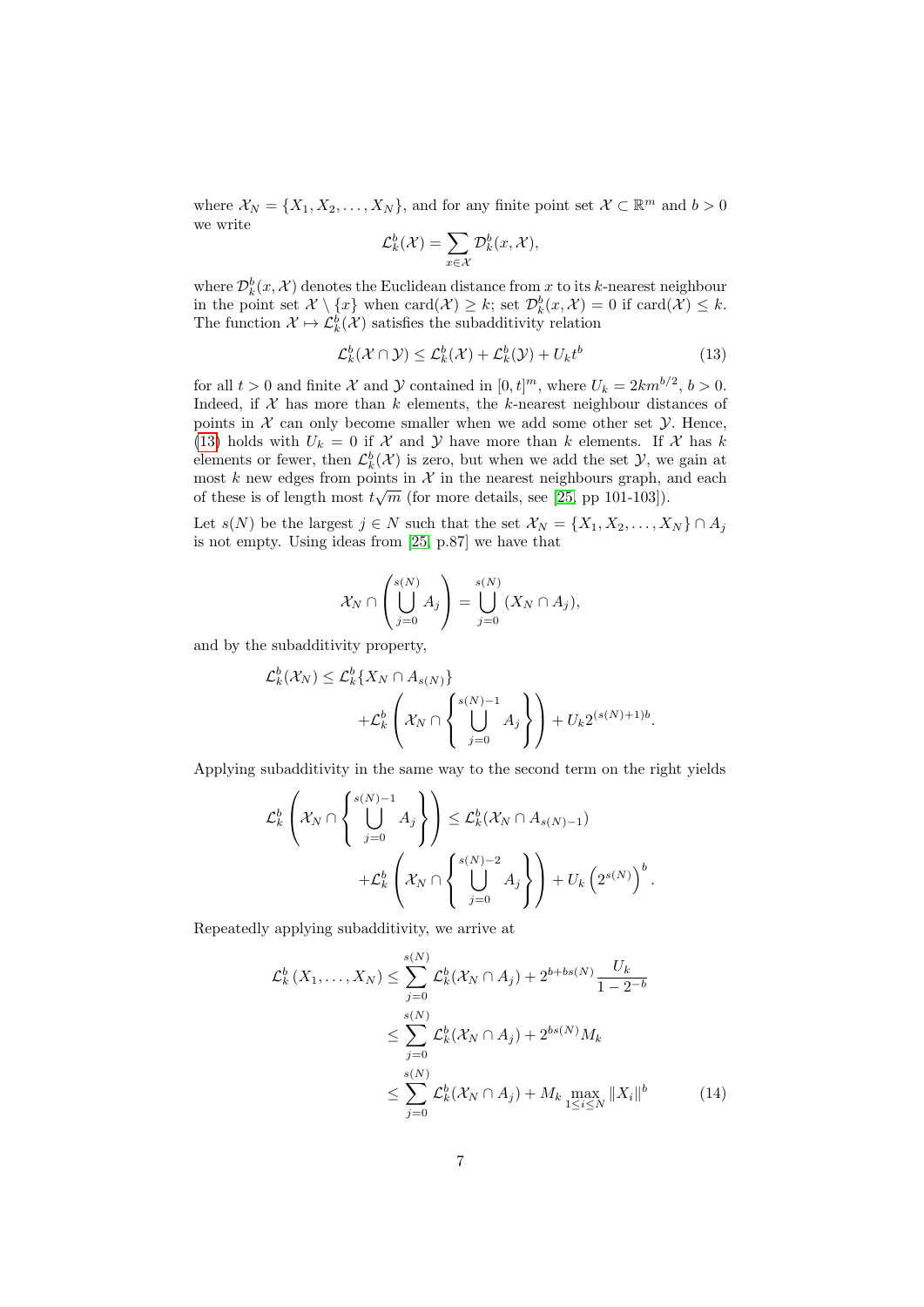for some constant  $M_k$  depending on  $m$ ,  $k$  and  $b$ . From [\(13\)](#page-5-2) and [\(14\)](#page-6-0), we get

<span id="page-7-0"></span>
$$
\mathbb{E}\left((N-1)^{1/m}(C_k V_m)^{1/m}\rho_{i,k,N-1}\right)^b\n\leq (C_k V_m)^{b/m}(N-1)^{b/m-1}\mathbb{E}\left(\sum_{j=0}^{s(N)} \mathcal{L}_k^b(\mathcal{X}_N \cap A_j)\right)\n+ W_k \mathbb{E}\left((N-1)^{b/m-1}\max_{1 \leq i \leq N} ||X_i||^b\right)
$$
\n(15)

for some constant  $W_k$  depending on  $m, k$  and b. Using Lemma 3.3 of [\[25\]](#page-13-9) we have

<span id="page-7-1"></span>
$$
L_k^b(\mathcal{X}) \le L_0(\text{diam}\mathcal{X})^b(\text{card}\mathcal{X})^{1-b/m}
$$
\n(16)

for some constant  $L_0 > 0$ . Following [\[21\]](#page-13-2), by Jensen's inequality and the fact that  $\text{diam}(A_j) = 2^j$ , we obtain from [\(15\)](#page-7-0) and [\(16\)](#page-7-1) that

<span id="page-7-2"></span>
$$
(N-1)^{b/m-1} \mathbb{E}\left(\sum_{j=0}^{s(N)} L_k^b(\mathcal{X}_N \cap A_j)\right)
$$
  
 
$$
\leq L_1 \sum_{j=0}^{s(N)} 2^{jb} \left[\mathbb{P}(X_1 \in A_j)\right]^{1-b/m}
$$
 (17)

where  $L_1 > 0$  is a constant.

Recall our assumptions that  $0 < \alpha < m/\ell$  where  $\ell \in \{1, 2\}$  and  $\alpha = (1 - q)m$ , and also that  $r_c(f) > (\ell m \alpha)/(m - \ell \alpha)$ . Setting  $s = b$  in Lemma [9,](#page-5-3) we see that the left hand side of [\(17\)](#page-7-2) is finite, so the first term on the right hand side of  $(15)$  is bounded by a constant which is independent of N. For a non-negative random variable  $Z > 0$ , we know that

$$
\mathbb{E}(Z) = \int_0^\infty \mathbb{P}(Z > z) \, dz,
$$

so the second term in [\(15\)](#page-7-0) is bounded by

<span id="page-7-3"></span>
$$
W_k \int_0^\infty \mathbb{P}\left(\max_{1 \le i \le N} \|X_i\|^b > u \cdot N^{1-b/m}\right) du
$$
  
\n
$$
\le W_k \left[1 + N \int_1^\infty \mathbb{P}\left(\|X_1\|^b > \left(u^{m/(m-b)}N\right)^{1-b/m}\right) du\right]
$$
\n(18)

By the Markov inequality  $\mathbb{P}(Z > a) \leq \frac{1}{a}\mathbb{E}|Z|$  for  $a > 0$ , we get for  $u \geq 1$  that

<span id="page-7-4"></span>
$$
\mathbb{P}\left(\|X_1\|^b > \left(u^{m/(m-b)}N\right)^{1-b/m}\right)
$$
  
= 
$$
\mathbb{P}\left(\|X_1\|^{mb/(m-b)} > u^{m/(m-b)}N\right)
$$
  

$$
\leq \mathbb{E}\|X_1\|^{mb/(m-b)} \frac{1}{u^{m/(m-b)}N}.
$$
 (19)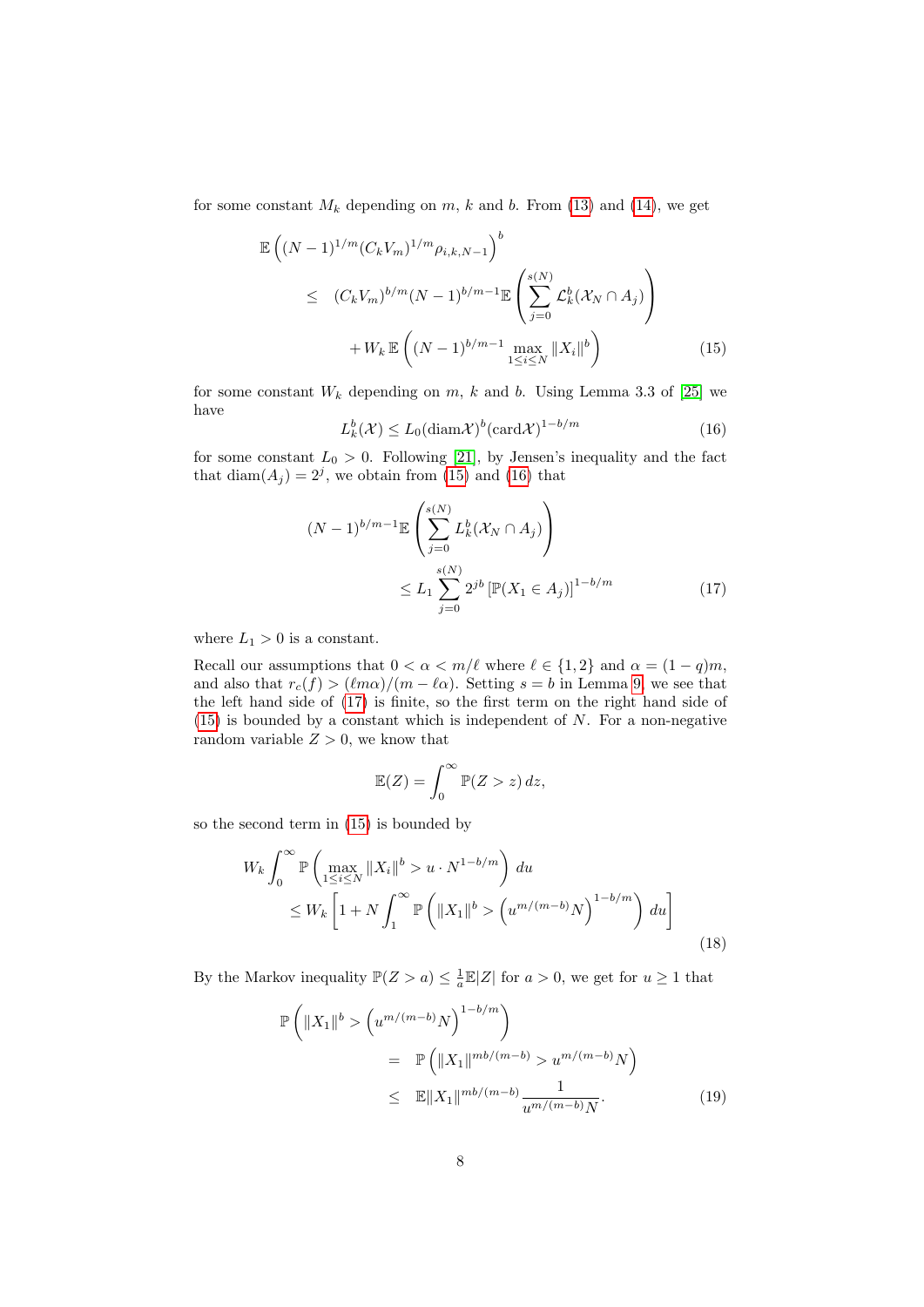From [\(18\)](#page-7-3) and [\(19\)](#page-7-4), we see that the second term in [\(15\)](#page-7-0) is bounded by

$$
W_k\left[1+\int_1^\infty \mathbb{E}\|X_1\|^{mb/(m-b)}\frac{1}{u^{m/(m-b)}}\,du\right]
$$

which is independent of N, because we can choose p to ensure that  $0 < 1-b/m <$ 1, and

$$
\mathbb{E}\|X_1\|^{\frac{mp(1-q)}{1-p(1-q)}} < \infty, \text{ or equivalently } r_c(f) > \frac{mp(1-q)}{1-p(1-q)},
$$

which is consistent with conditions of Theorem 2.1. Note that the function  $h(p,q) = \frac{mp(1-q)}{1-p(1-q)}$  is such that  $h(1,q)$  gives the right-hand side of [\(8\)](#page-4-1) and  $h(2, q)$  gives the right-hand side of [\(10\)](#page-5-0). Moreover, if  $r_c(f) > h(1, q)$  for some  $q < 1$  (resp.  $r_c(f) > h(2, q)$  for some q satisfying  $1/2 < q < 1$ ), we also have  $r_c(f) > h(p, q)$  for some  $p > 1$  (resp.  $r_c(f) > h(p, q)$  for  $p > 2$ ).

### <span id="page-8-0"></span>4 Hypothesis tests

We now restrict the class  $K$  to only those distributions which satisfy the following conditions: for any fixed  $k \ge 1$  and  $q > 1/2$ ,

$$
\mathbb{E}(\hat{H}_{N,k,q}) \to H_q \text{ as } N \to \infty, \text{ and}
$$
  

$$
\hat{H}_{N,k,q} \to H_q \text{ in probability as } N \to \infty.
$$

By Theorem [6,](#page-4-2) we know that K contains  $T_m(a, \Sigma, \nu)$  for all  $\nu > 2$  and  $P_m(a, \Sigma, \gamma)$ for all  $\gamma > 0$ .

Let  $X_1, X_2, \ldots, X_N$  be independent and identically distributed random vectors with common density  $f \in \mathcal{K}$ , and let  $\hat{C}_N$  be the sample covariance matrix,

$$
\hat{C}_N = \frac{1}{N-1} \sum_{i=1}^N (X_i - \bar{X})(X_i - \bar{X})'.
$$

1. To test the hypothesis  $X \sim T_m(a, \Sigma, \nu_0)$  where  $\nu_0 > 2$ , we define the test statistic

$$
W_{N,k}^{S}(m,\nu) = H_q^{\max} - \hat{H}_{N,k}(m,q),
$$
\n(20)

where  $H_q^{\max} = \frac{1}{2} \log |\hat{\Sigma}_N| + c_S'(m, q, \nu)$  with  $q = 1 - 1/(\nu + m)$  and  $\hat{\Sigma}_N =$  $(1 - 2/\nu)\hat{C}_N$ .

2. To test the hypothesis  $X \sim P_m(a, \Sigma, \gamma_0)$  where  $\gamma_0 > 0$ , we define the test statistic

$$
W_{N,k}^{P}(m,\gamma) = H_q^{\max} - \hat{H}_{N,k}(m,q),
$$
\n(21)

where  $H_q^{\max} = \frac{1}{2} \log |\hat{\Sigma}_N| + c'_P(m, q, \gamma)$  with  $q = 1 + 1/\gamma$  and  $\hat{\Sigma}_N =$  $(2\gamma + m + 2)\hat{C}_N$ .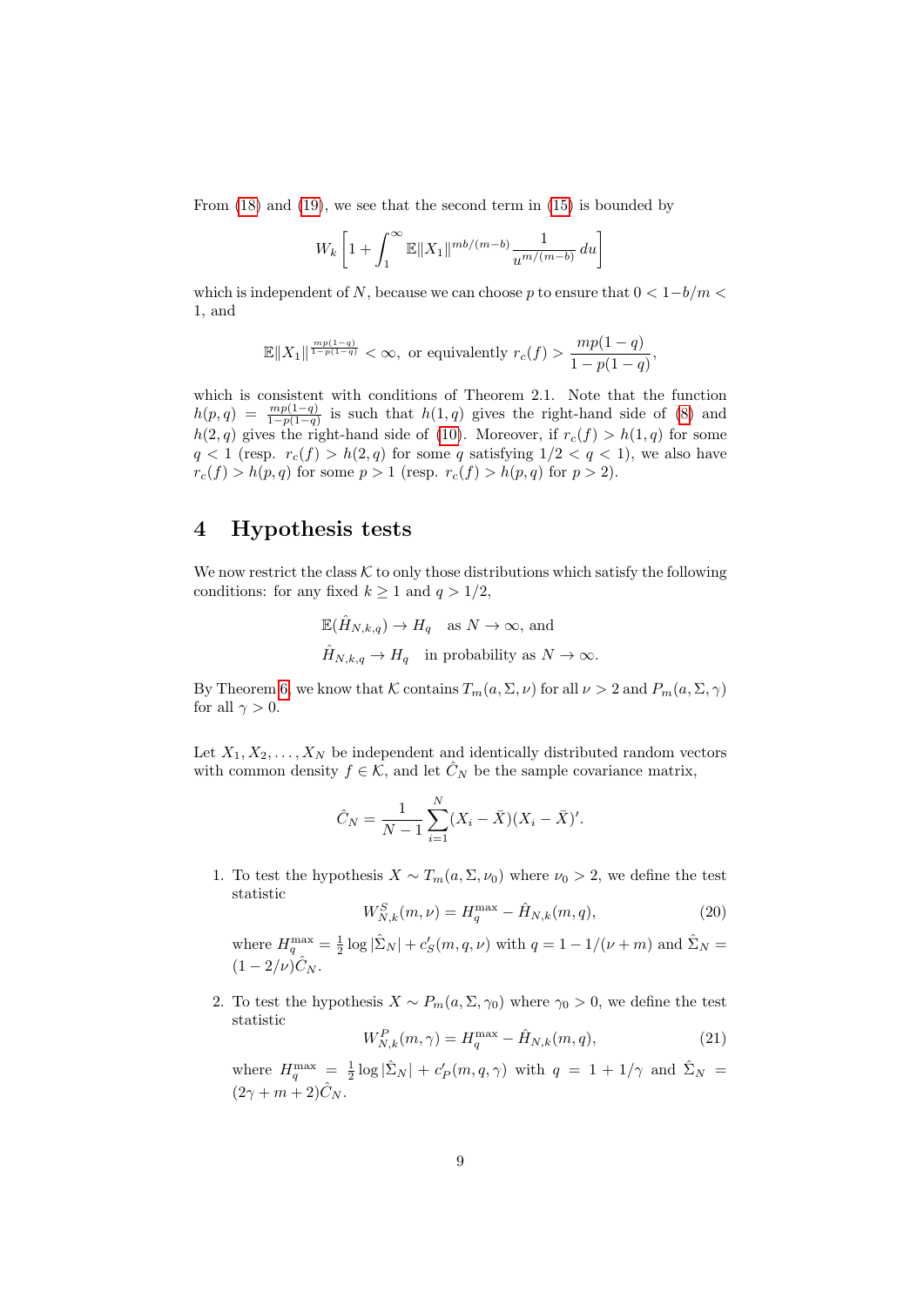By the law of a large numbers,  $\hat{C}_N \to C$  in probability as  $N \to \infty$ , so by Slutsky's theorem, for any fixed  $k \geq 1$ , we have that

$$
\lim_{N \to \infty} W_{N,k}^S(m, \nu) \xrightarrow{P} \begin{cases} 0 & \text{if } X \sim T_m(a, \Sigma, \nu), \\ c > 0 & \text{otherwise}, \end{cases}
$$

and

$$
\lim_{N \to \infty} W_{N,k}^P(m, \gamma) \stackrel{P}{\longrightarrow} \begin{cases} 0 & \text{if } X \sim P_m(a, \Sigma, \gamma), \\ c > 0 & \text{otherwise,} \end{cases}
$$

where " $\stackrel{P}{\longrightarrow}$ " denotes convergence in probability and c is a constant that depends on the distribution of X.

The distributions of  $W_{N,k}^P(m,\nu)$  when  $X \sim T_m(a,\Sigma,\nu)$  and  $W_{N,k}^P(m,\gamma)$  when  $X \sim P_m(a, \Sigma, \gamma)$  are unknown. An analytical derivation of these distributions seems difficult, because the random variables  $\hat{H}_{N,k}$  and  $\hat{C}_N$  are not independent and their covariance appears to be intractable, despite the fact that the asymptotic distribution of  $\hat{H}_{N,k}$  can be revealed by applying the results of [\[4\]](#page-12-14), [\[21\]](#page-13-2), [\[5\]](#page-12-3) and [\[1\]](#page-12-6), and that of  $\hat{C}_N$  by the delta method. In the next section, we investigate these null distributions using Monte Carlo methods.

## <span id="page-9-0"></span>5 Numerical experiments

### 5.1 Random samples

Random samples from  $T_m(a,\Sigma,\nu)$  and  $P_m(a,\Sigma,\gamma)$  can be generated according to the stochastic representation

$$
X = RBU + a,
$$

where R represents the radial distance  $[(X-a)'\Sigma^{-1}(X-a)]^{1/2}$ , B is an  $m \times m$ matrix with  $B^T B = \Sigma$  and U is uniformly distributed on the unit m-sphere  $S^{m-1}$ . In particular,

$$
R^2 \sim \text{InvGamma}(m/2, m/2)
$$
 yields  $X \sim T_m(a, \Sigma, \nu)$ , and  
 $R^2 \sim \text{Beta}(m/2, \gamma + 1)$  yields  $X \sim P_m(a, \Sigma, \gamma)$ .

Let  $I_m$  be the  $m \times m$  identity matrix. We investigate the distributions

$$
T_m(\nu) = T_m(0, I_m, \nu) \text{ for } \nu > 2 \text{ and}
$$
  

$$
P_m(\gamma) = P_m(0, I_m, \gamma) \text{ for } \gamma > 1.
$$

### 5.2 Consistency

To investigate the consistency of  $W_{N,k}^S(m,\nu)$  for various values of m and  $\nu$ , we generate  $M = 100$  random samples of size N from the  $T_m(\nu)$  distribution, with N increasing from  $N = 500$  to  $N = 5000$  in steps of 500, and record the value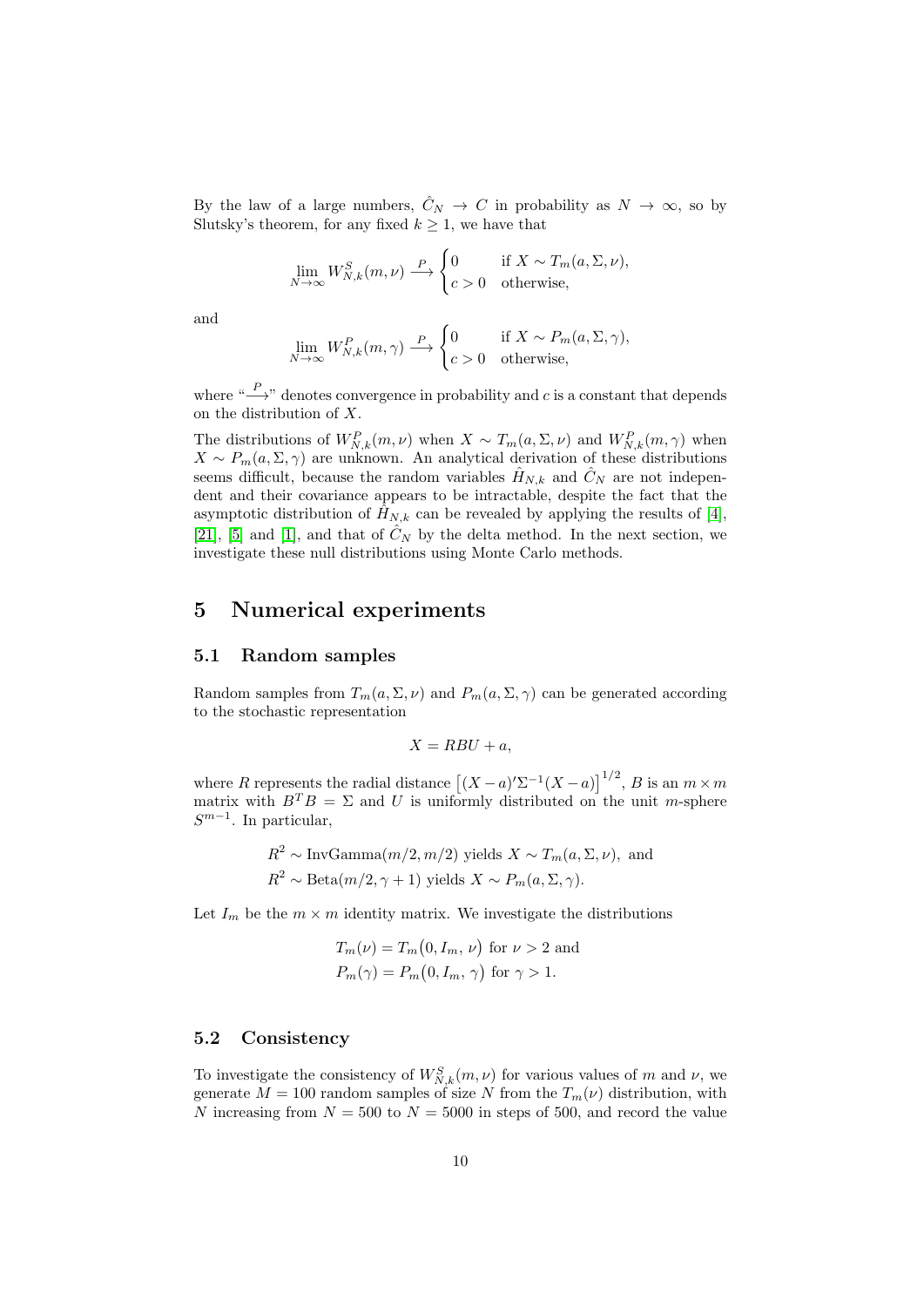

Figure 1: Scatter plots for the bivariate Student and Pearson II distributions.

of  $W_{N,k}^S(m,\nu)$  for  $k = 1,2,3$  at each step. The mean values of the statistics for  $k = 1$  are shown in Figure [2,](#page-14-0) where the lengths of the error bars are equal to the standard deviations of the statistics around their mean values. The mean statistics for  $k = 1, 2, 3$  are shown in Figure [3,](#page-15-0) where it is evident that the rate of convergence increases with the parameter  $\nu$  and decreases with the dimension m.

The experiment is repeated for  $W_{N,k}^P(m, \gamma)$  but this time with samples increasing in size from  $N = 50$  to  $N = 500$  in steps of 50. The mean values of the statistics for  $k = 2$  are shown in Figure [4,](#page-16-0) where lengths of the error bars are equal to the standard deviations of the statistics around their mean values. The mean statistics for  $k = 1, 2, 3$  are shown in Figure [5:](#page-17-0) note that these are only defined for  $k > 1/\gamma$ . The convergence of  $W_{N,k}^P(m, \gamma)$  is evidently much faster than that of  $W_{N,k}^S(m,\nu)$ , perhaps because the support of  $P_m(\gamma)$  is bounded for any finite  $\gamma > 0$  while the support of  $T_m(\nu)$  is unbounded.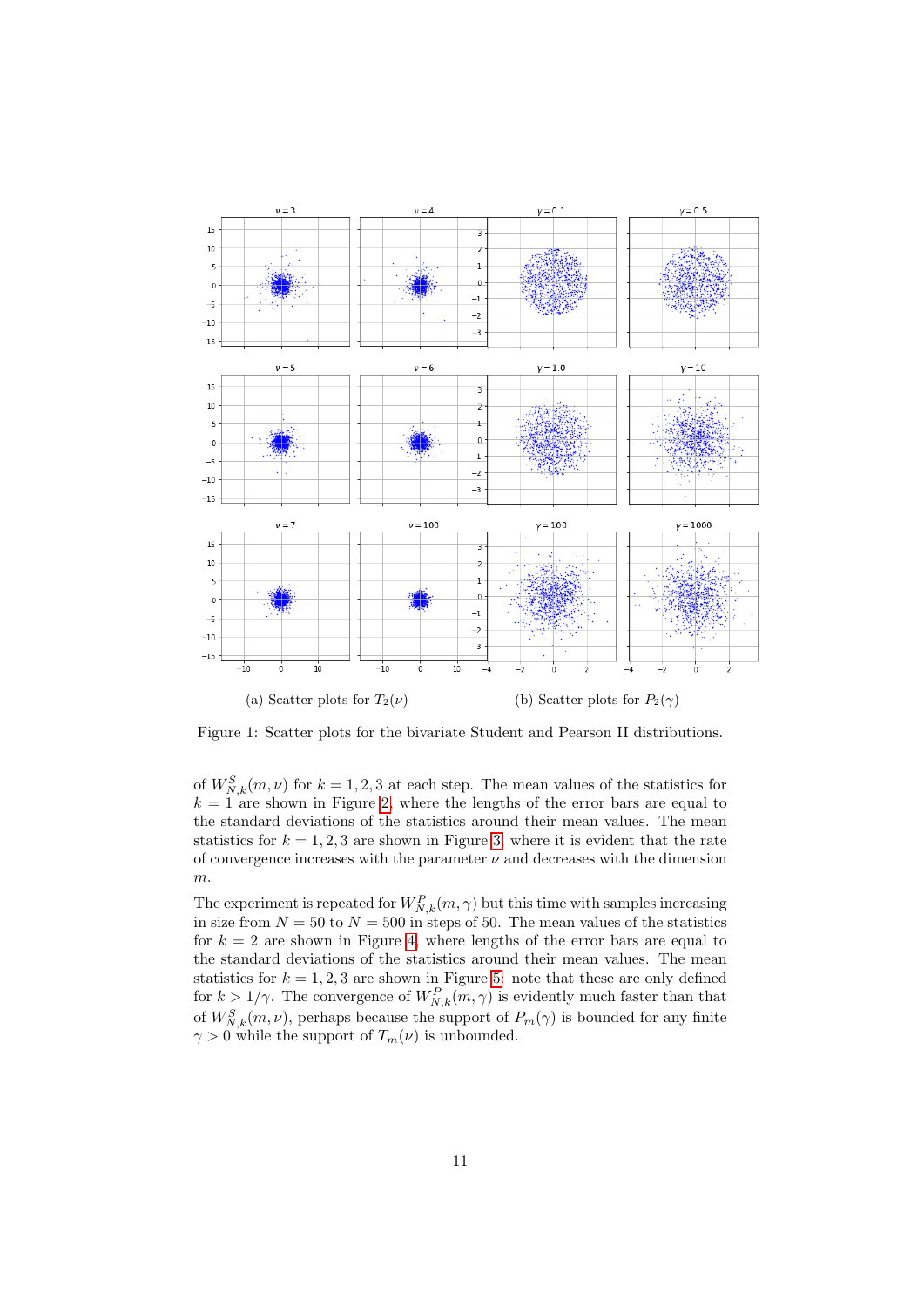#### 5.2.1 Rates of convergence

In Figure [6,](#page-18-0) we plot the convergence of  $W_{N,k}^S(m,\nu)$  as  $N \to \infty$  with  $m = 2, k = 1$ and  $\nu = 5$ , together with the corresponding plot of log  $W_{N,k}^S(m, \nu)$  against log N. THe latter suggests an empirical convergence rate of approximately  $O(N^{-1/2})$ as  $N \to \infty$ .

The experiment is repeated for  $W_{N,k}^P(m, \gamma)$  with  $m = 2, k = 2$  and  $\gamma = 2$ . The results are shown in Figure [7,](#page-18-1) which in this case suggest an empirical convergence rate of approximately  $O(N^{-2/3})$  as  $N \to \infty$ . Analytic rates of convergence for  $W_{N,k}^S(m,\nu)$  and  $W_{N,k}^P(m,\gamma)$  are currently under investigation by the authors.

#### 5.3 Empirical distribution of the test statistics

For different values of  $(N, k)$  and  $(m, \nu)$ , we generate  $n = 100$  random samples of size N from the  $T_m(\nu)$  distribution and record the value of  $W^S_{N,k}(m,\nu)$  each time. We then apply the Shapiro-Wilk test for normality [\[23\]](#page-13-10) to this random sample and record the probability value computed by the test. This process is repeated  $M = 1000$  times. Figure [8](#page-19-0) illustrates how the mean probability value behaves as N increases for various values of m, k and  $\nu$ , where it appears that normal approximation improves as the distribution parameter  $\nu$  increases, but deteriorates as  $k$  increases.

The experiment is repeated for the null distribution of  $W_{N,k}^P(m,\gamma)$  with the results shown in Figure [9,](#page-20-0) where it appears that normal approximation again improves as the distribution parameter  $\gamma$  increases, but in this case appears to also improve as  $k$  increases.

#### 5.4 Point estimation

Point estimates for  $\nu$  and  $\gamma$  can be computed according to

$$
\hat{\nu} = \operatorname{argmin}_{\nu > 2} W_{N,k}^S(m, \nu), \text{ and}
$$
  

$$
\hat{\gamma} = \operatorname{argmin}_{\gamma > 1} W_{N,k}^P(m, \gamma) \text{ respectively.}
$$

A random sample of size  $N = 1000$  was generated from the  $T_3(\nu)$  distribution with  $\nu = 4$ , and the value of  $W_{1000,1}^{S}(3,\nu)$  was then computed for different values of  $\nu$  in the range [2.5, 10]. The results are shown in Figure [10,](#page-21-0) where we see that the statistic reaches a minimum value at approximately  $\nu = 4$ . Note that because we take  $\Sigma = I_m$ , the estimated determinant  $|\hat{\Sigma}|$  is approximately equal to 1 when  $\nu = 4$ .

The experiment is repeated for a random sample from the  $P_3(\gamma)$  distribution with  $\gamma = 3$ , and the value of  $W_{1000,1}^P(3,\gamma)$  computed for different values of  $\gamma$ in the range  $[1, 6]$ . The results are shown in Figure [11,](#page-21-1) where we see that the statistic reaches a minimum value at approximately  $\gamma = 3$ .

The theoretical properties of these estimators are currently under investigation by the authors.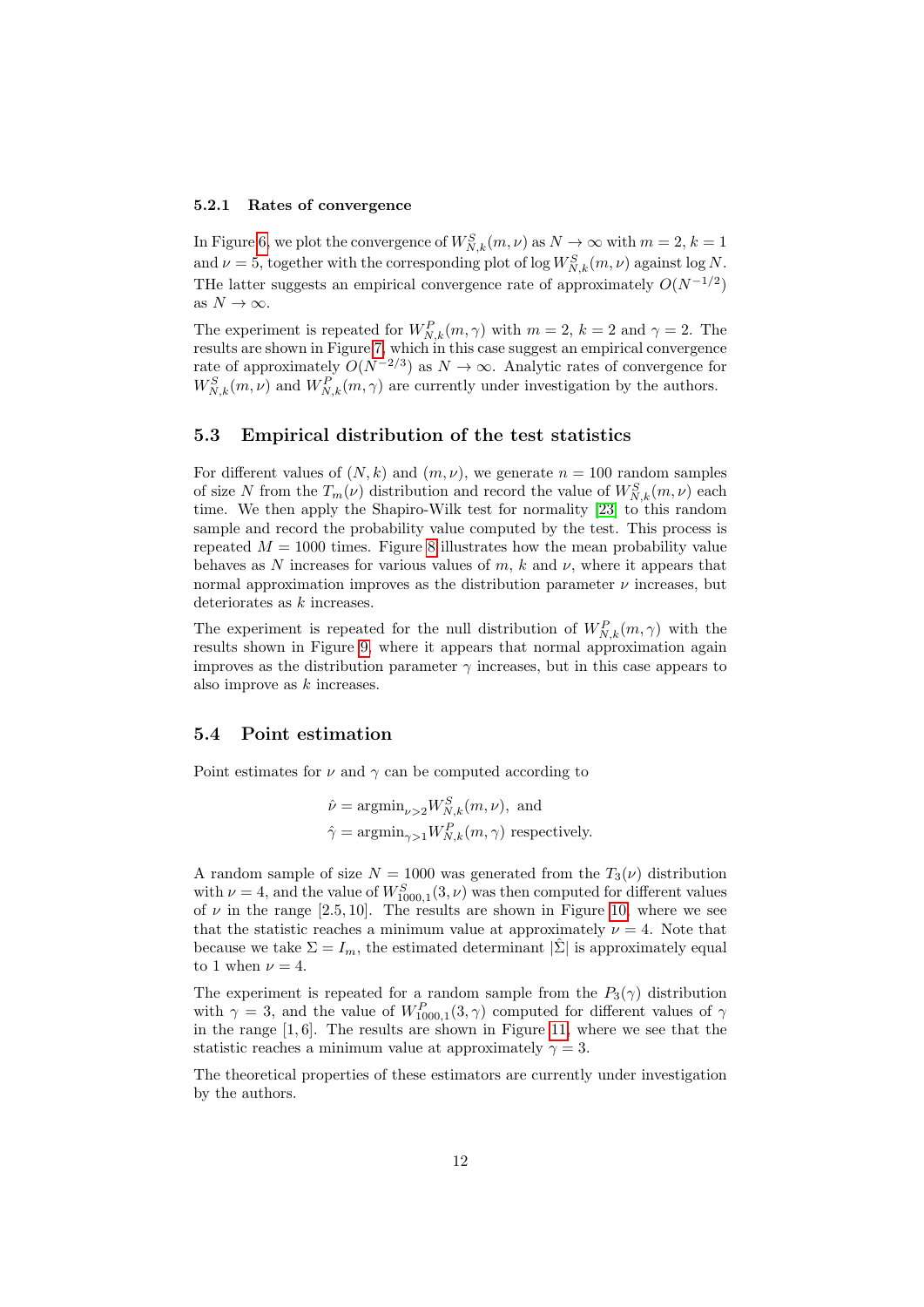### References

- <span id="page-12-6"></span>[1] T. B. Berrett, R. J. Samworth, and M. Yuan. Efficient multivariate entropy estimation via k-nearest neighbour distances. Annals of Statistics, 47(1):288–318, 2019.
- <span id="page-12-5"></span>[2] A. Bulinski and D. Dimitrov. Statistical estimation of the Shannon entropy. Acta Mathematica Sinica, English Series, 35(1):17–46, 2019.
- <span id="page-12-7"></span>[3] M. S. Cadirci, D. Evans, N. N. Leonenko, and V. Makogin. Entropy-based test for generalized gaussian distributions. arXiv:2010.06284, 2020.
- <span id="page-12-14"></span>[4] S. Chatterjee. A new method of normal approximation. Annals of Probability,  $36(4):1584-1610$ ,  $2008$ .
- <span id="page-12-3"></span>[5] S. Delattre and N. Fournier. On the Kozachenko–Leonenko entropy estimator. Journal of Statistical Planning and Inference, 185:69–93, 2017.
- <span id="page-12-8"></span>[6] D. Dresvyanskiy, T. Karaseva, V. Makogin, S. Mitrofanov, C. Redenbach, and E. Spodarev. Detecting anomalies in fibre systems using 3-dimensional image data. Statistics and Computing, 30(4):817—-837, 2020.
- <span id="page-12-2"></span>[7] D Evans. A computationally efficient estimator for mutual information. Proceedings of the Royal Society  $A: Mathematical$ , Physical and Engineering Sciences, 464(2093):1203–1215, 2008.
- <span id="page-12-10"></span>[8] T. D. Frank. Nonlinear Fokker-Planck Equations: Fundamentals and Applications. Springer Science & Business Media, 2005.
- <span id="page-12-4"></span>[9] W. Gao, S. Oh, and P. Viswanath. Demystifying fixed k-nearest neighbor information estimators. IEEE Transactions on Information Theory, 64(8):5629–5661, 2018.
- <span id="page-12-1"></span>[10] M. N. Goria, N. N. Leonenko, V. V. Mergel, P. L. Luigi, N. Inverardi, and P. Luigi. A new class of random vector entropy estimators and its applications in testing statistical hypotheses. Journal of Nonparametric Statistics, 17(3):277–297, 2005.
- <span id="page-12-11"></span>[11] A. De Gregorio and R. Garra. Alternative probabilistic representations of barenblatt-type solutions. In Modern Stochastics: Theory and Applications, pages 1–16. VTeX, 2020.
- <span id="page-12-13"></span>[12] C. C. Heyde and N. N. Leonenko. Student processes. Advances in Applied Probability, 37(2):342–365, 2005.
- <span id="page-12-9"></span>[13] O. Johnson and C. Vignat. Some results concerning maximum Rényi entropy distributions. Annales de l'IHP Probabilités et Statistiques, 43:339– 351, 2007.
- <span id="page-12-12"></span>[14] S. Kotz and S. Nadarajah. *Multivariate t-distributions and their applica*tions. Cambridge University Press, 2004.
- <span id="page-12-0"></span>[15] L. F. Kozachenko and N. N. Leonenko. A statistical estimate for the entropy of a random vector. Problems of Information Transmission, 23(2):9–16, 1987.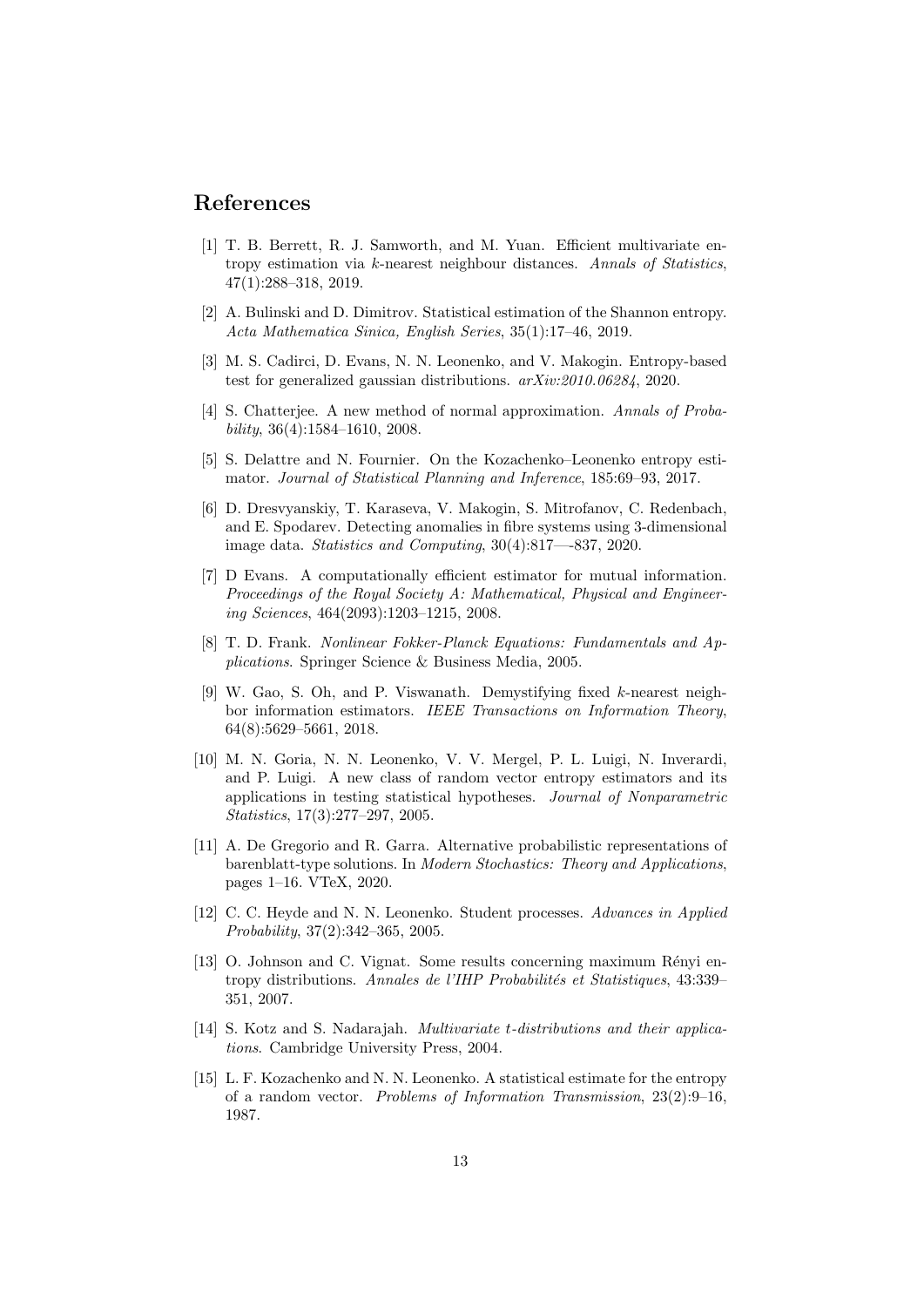- <span id="page-13-1"></span>[16] N. N. Leonenko and L. Pronzato. Correction: A class of rényi information estimators for multidimensional densities. Annals of Statistics, 38(6):3837– 3838, 2010.
- <span id="page-13-0"></span>[17] N. N. Leonenko, L. Pronzato, and V. Savani. A class of R´enyi information estimators for multidimensional densities. Annals of Statistics, 36(5):2153– 2182, 2008.
- <span id="page-13-3"></span>[18] N. N. Leonenko and O. Seleznjev. Statistical inference for the  $\varepsilon$ -entropy and the quadratic rényi entropy. Journal of Multivariate Analysis, 101(9):1981– 1994, 2010.
- <span id="page-13-6"></span>[19] E. Lutwak, D. Yang, and G. Zhang. Moment-entropy inequalities. Annals of Probability, 32(1B):757–774, 2004.
- <span id="page-13-7"></span>[20] M. D. Penrose and J. E. Yukich. Weak laws of large numbers in geometric probability. Annals of Applied Probability, 13(1):277–303, 2003.
- <span id="page-13-2"></span>[21] M. D. Penrose and J. E. Yukich. Laws of large numbers and nearest neighbor distances. In Advances in Directional and Linear Statistics, pages 189– 199. Springer, 2011.
- <span id="page-13-8"></span>[22] M. D. Penrose and J. E. Yukich. Limit theory for point processes in manifolds. The Annals of Applied Probability, 23(6):2161–2211, 2013.
- <span id="page-13-10"></span>[23] S. S. Shapiro and M. B. Wilk. An analysis of variance test for normality (complete samples).  $Biometrika$ ,  $52:591-611$ , 1965.
- <span id="page-13-4"></span>[24] J. L. Vázquez. The Porous Medium Equation: Mathematical Theory. Oxford University Press, 2007.
- <span id="page-13-9"></span>[25] J. E. Yukich. Probability Theory of classical Euclidean optimization problems. Number 1675 in Lecture Notes in Mathematics. Springer, Berlin, 1998.
- <span id="page-13-5"></span>[26] K. Zografos and S. Nadarajah. Expressions for Rényi and Shannon entropies for multivariate distributions. Statistics and Probability Letters, 71(1):71–84, 2005.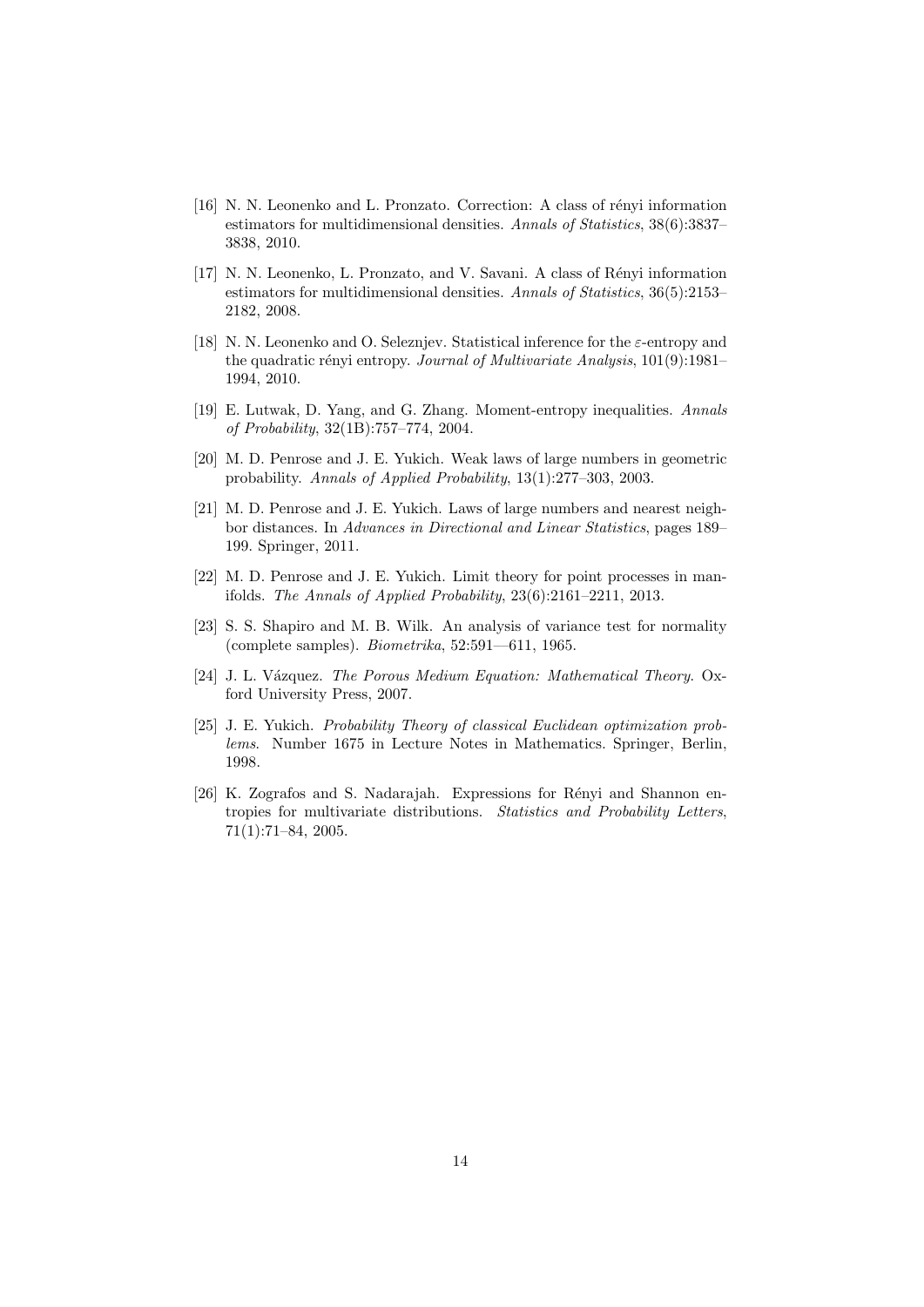<span id="page-14-0"></span>

Figure 2: The asymptotic behaviour of  $W_{N,k}^S(m,\nu)$  as  $N \to \infty$  for  $k = 1$ . The rate of convergence appears to increase with  $\nu$  and decrease with m.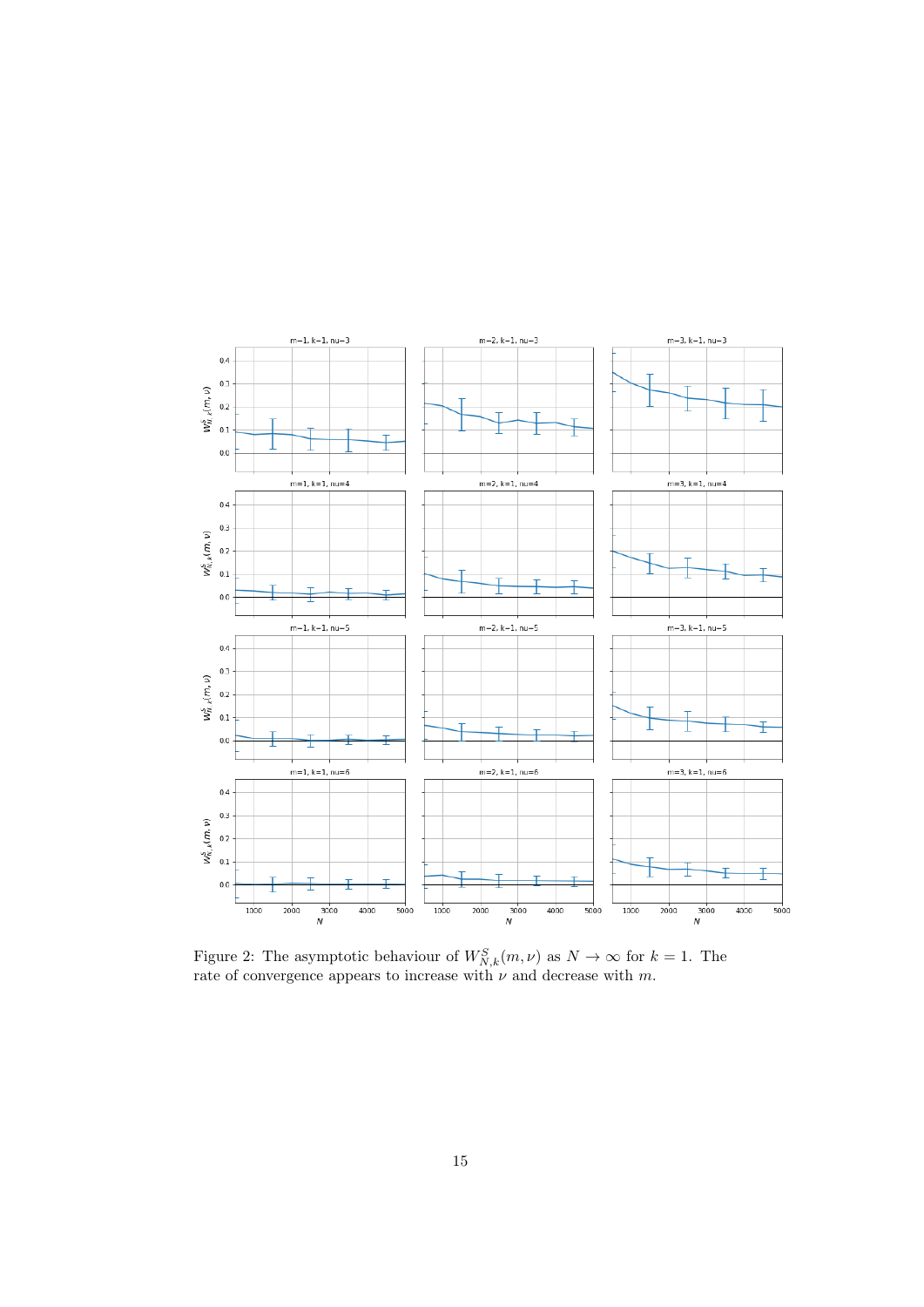<span id="page-15-0"></span>

Figure 3: The asymptotic behaviour of  $W_{N,k}^S(m,\nu)$  as  $N \to \infty$ . The rate of convergence appears to increase with  $\nu$  and decrease with m.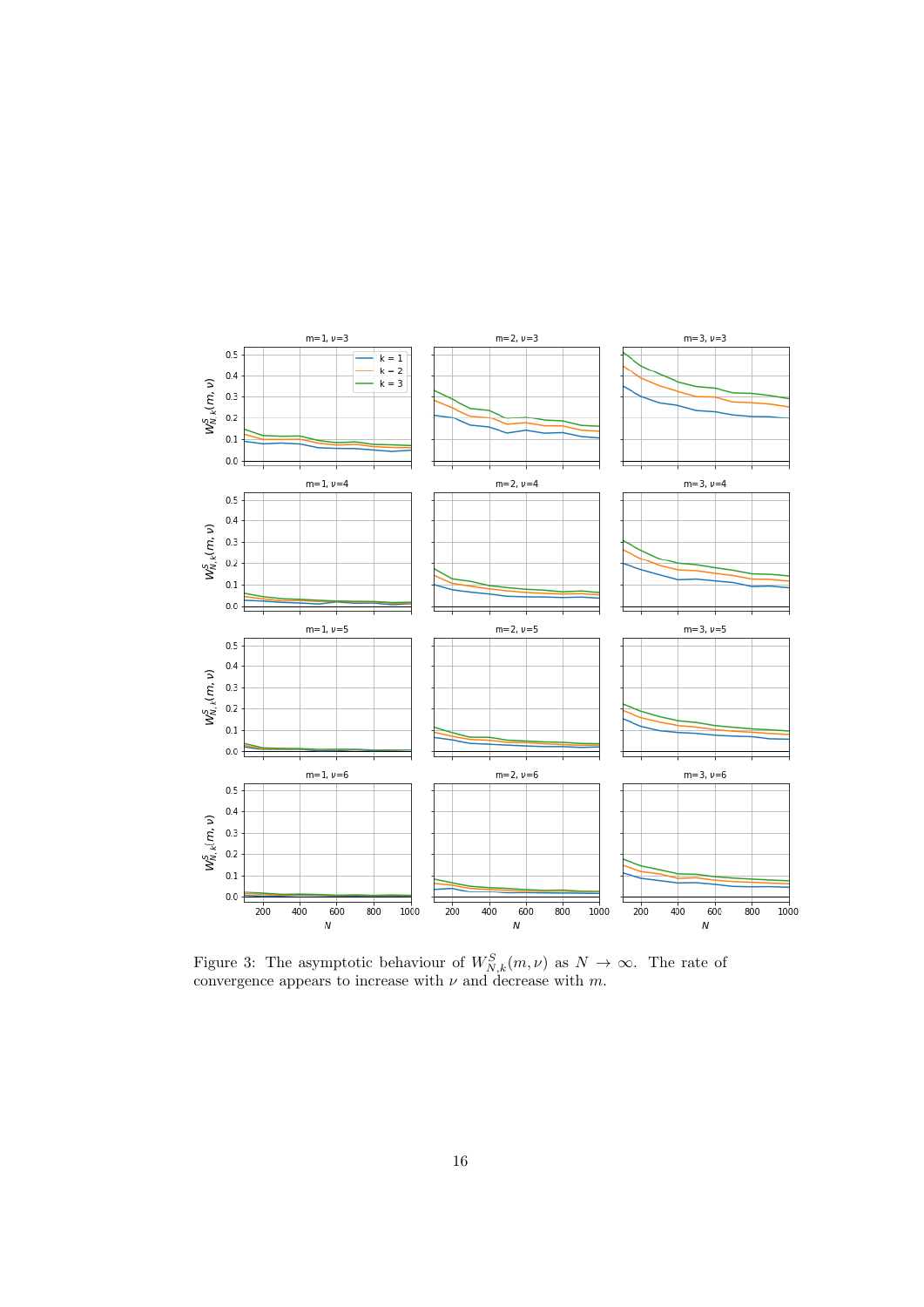<span id="page-16-0"></span>

Figure 4: Asymptotic behaviour of  $W_{N,k}^P(m, \gamma)$  as  $N \to \infty$  for  $k = 2$ .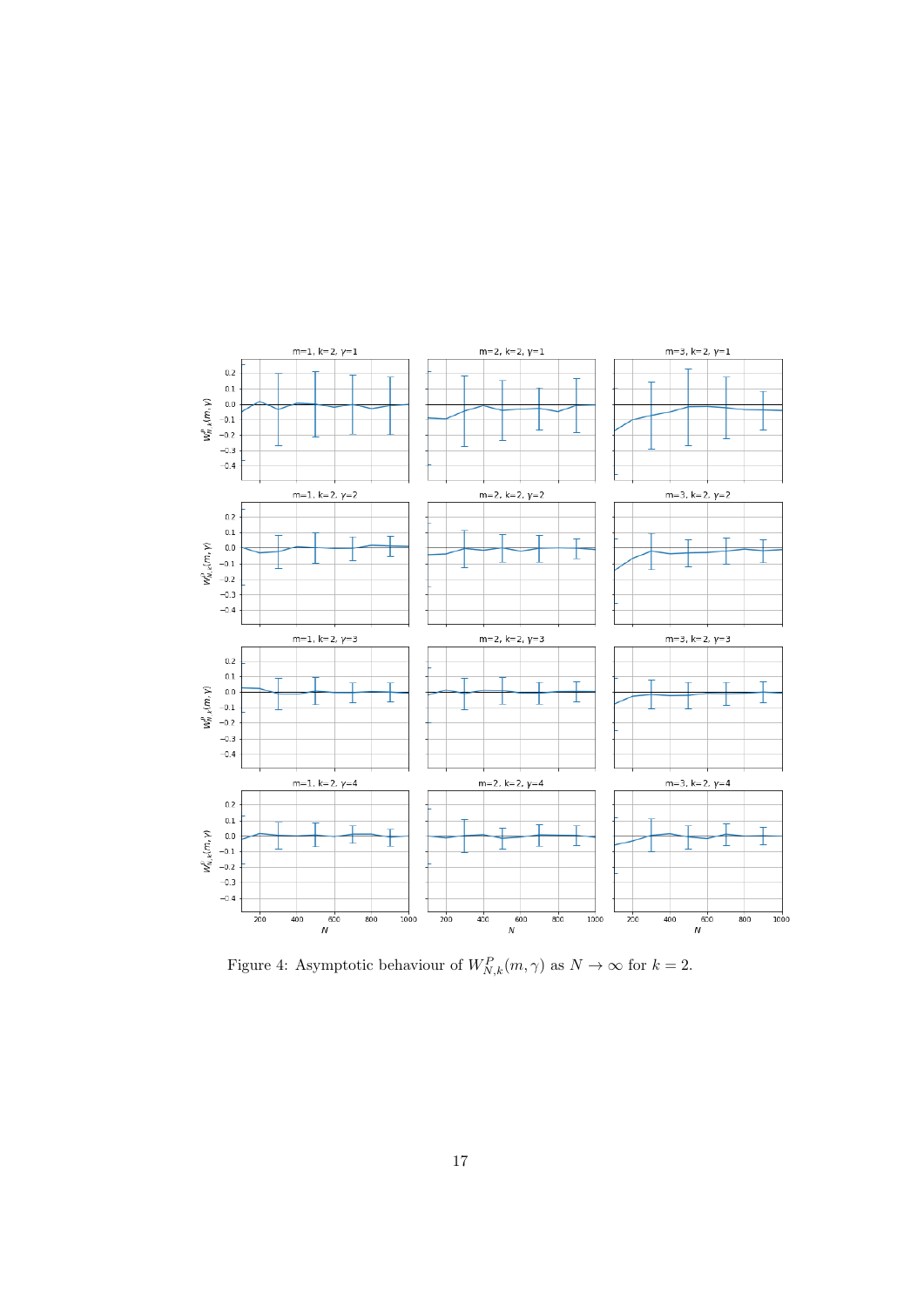<span id="page-17-0"></span>

Figure 5: Asymptotic behaviour of  $W_{N,k}^P(m,\gamma)$  as  $N \to \infty$ . Note that the statistic is defined only for  $k > 1/\gamma$ .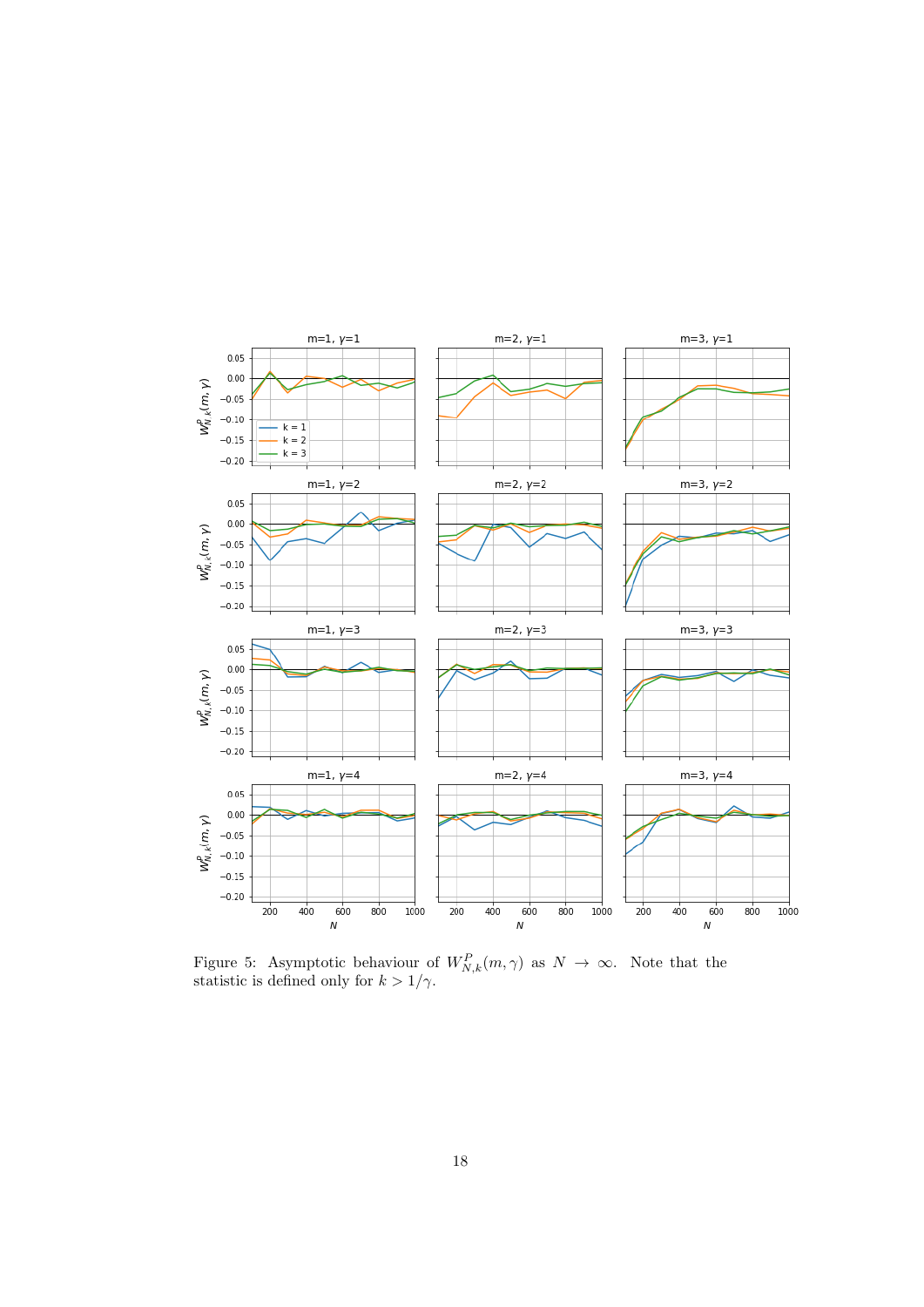<span id="page-18-0"></span>![](_page_18_Figure_0.jpeg)

Figure 6: Asymptotic behaviour of  $W_{N,k}^S(m,\nu)$  with  $m=2, k=1$  and  $\nu=5$ .

<span id="page-18-1"></span>![](_page_18_Figure_2.jpeg)

Figure 7: Asymptotic behaviour of  $W_{N,k}^P(m, \gamma)$  with  $m = 2, k = 1$  and  $\gamma = 2$ .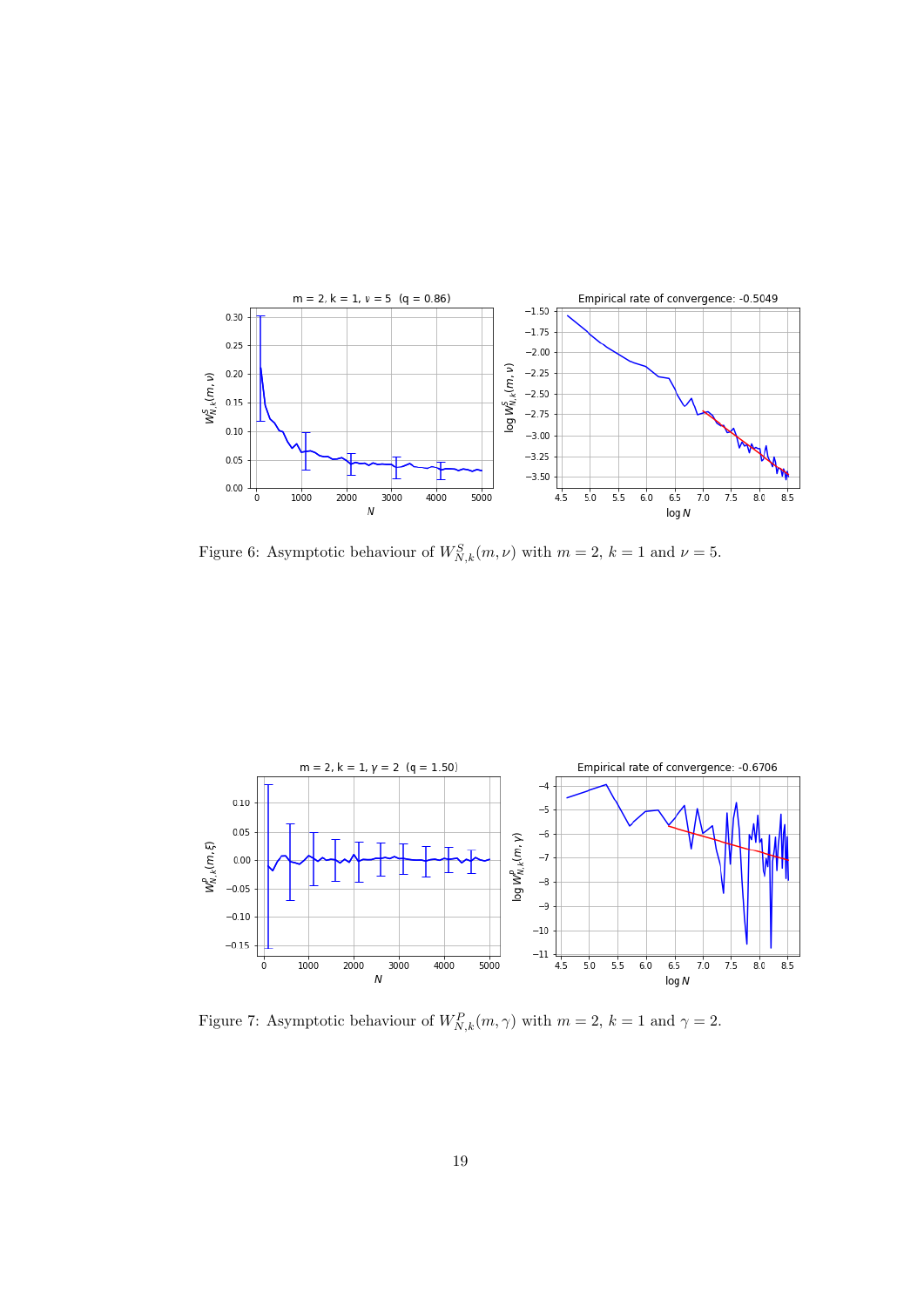<span id="page-19-0"></span>![](_page_19_Figure_0.jpeg)

Figure 8: Average Shapiro-Wilk probability values for  $W_{N,k}^S(m,\nu)$  as N increases for different values of m, k and  $\nu$  (100 repetitions).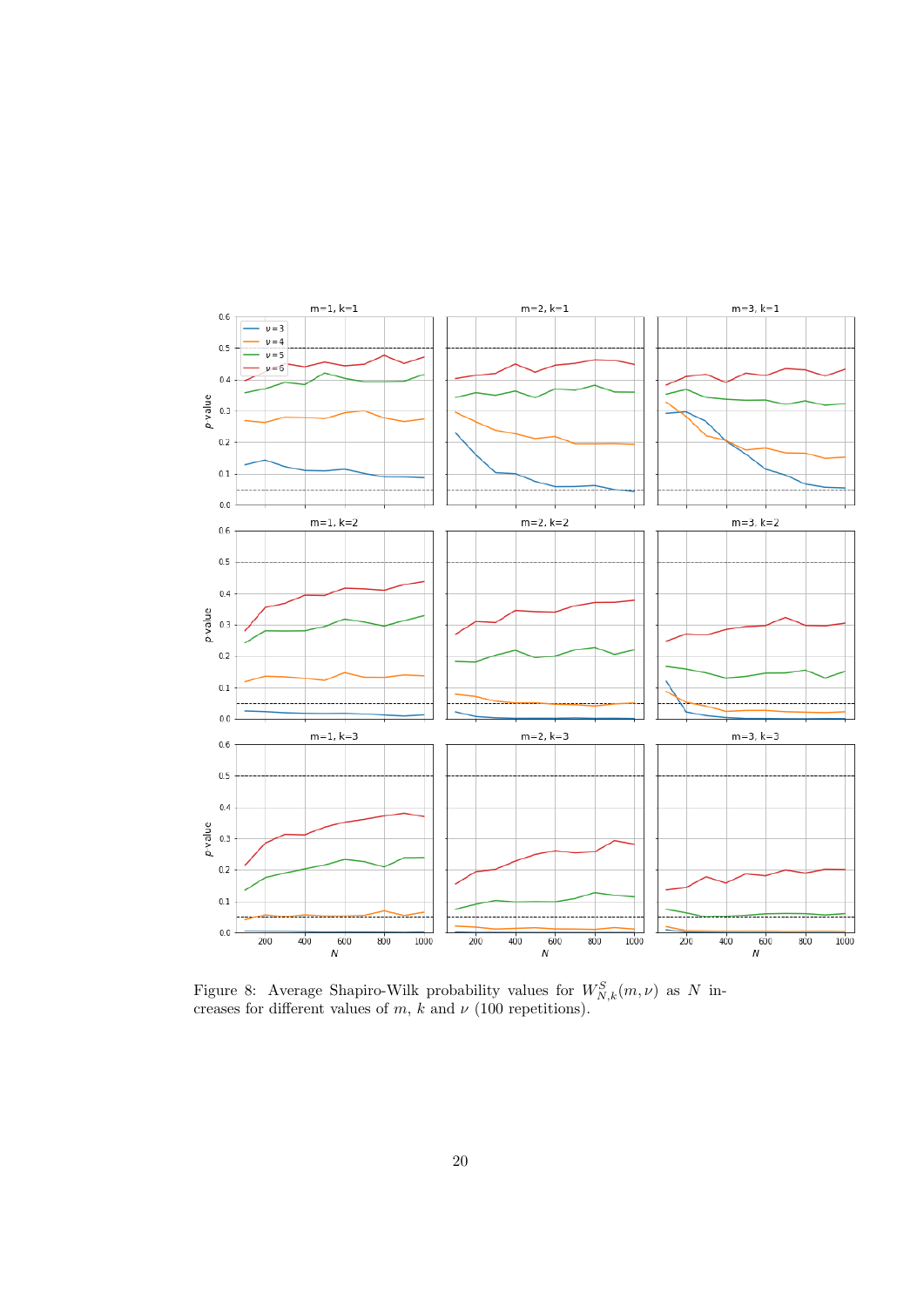<span id="page-20-0"></span>![](_page_20_Figure_0.jpeg)

Figure 9: Average Shapiro-Wilk probability values for  $W_{N,k}^P(m,\gamma)$  as N increases for different values of m, k and  $\gamma$  (100 repetitions). Note that the statistic is only defined for  $k > 1/\gamma$ .